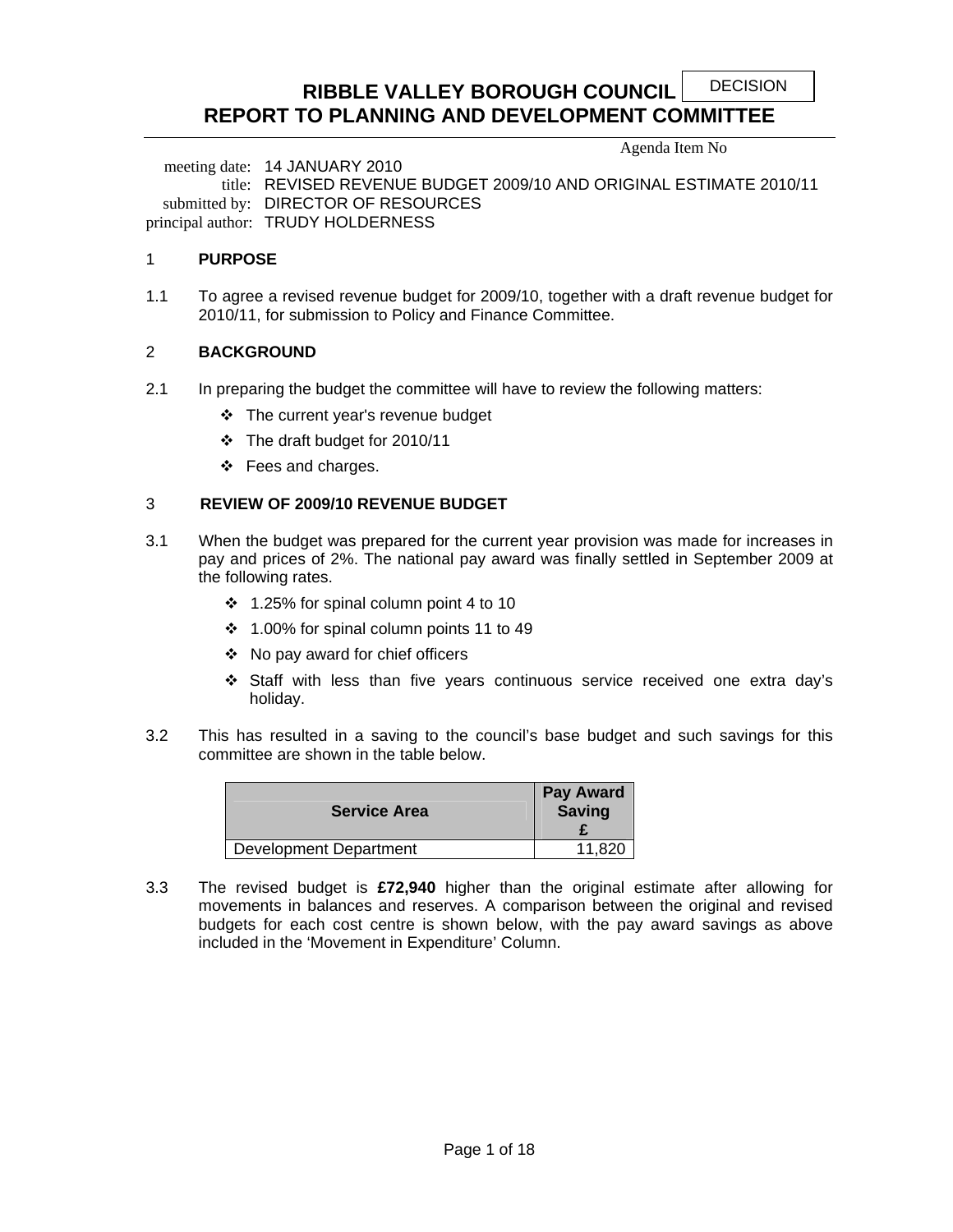| Cost<br><b>Centre</b> | <b>Cost Centre Name</b>                         | Original<br><b>Estimate</b><br>2009/10<br>£ | <b>Movement in</b><br><b>Expenditure</b><br>£ | <b>Movement in</b><br>Income<br>£ | <b>Movement in</b><br><b>Support</b><br><b>Services</b><br>£ | <b>Movement</b><br>in Capital<br><b>Costs</b><br>£ | <b>Revised</b><br><b>Estimate</b><br>2009/10<br>£ |
|-----------------------|-------------------------------------------------|---------------------------------------------|-----------------------------------------------|-----------------------------------|--------------------------------------------------------------|----------------------------------------------------|---------------------------------------------------|
| <b>DEVDP</b>          | <b>Development Department</b>                   | $-10,670$                                   | 18,220                                        | 5,640                             | $-13,190$                                                    | $\mathbf 0$                                        | $\Omega$                                          |
| <b>PLANG</b>          | Planning Control &<br>Enforcement               | 46,960                                      | 0                                             | 60,000                            | 3,850                                                        | 0                                                  | 110,810                                           |
| <b>PLANP</b>          | <b>Planning Policy</b>                          | 125,620                                     | $\mathbf 0$                                   | 180                               | 1,050                                                        | 0                                                  | 126,850                                           |
| <b>BCSAP</b>          | <b>Building Control SAP</b><br>Fees             | $-580$                                      | 2,560                                         | $-3,630$                          | 10                                                           | 0                                                  | $-1,640$                                          |
| <b>BLDGC</b>          | <b>Building Control</b>                         | 102,130                                     | 4,910                                         | 32,220                            | $-20,550$                                                    | 0                                                  | 118,710                                           |
| <b>AONBS</b>          | Area of Outstanding<br><b>Natural Beauty</b>    | 15,010                                      | 290                                           | 0                                 | $-280$                                                       | 0                                                  | 15,020                                            |
| <b>COMMG</b>          | <b>Community Groups</b>                         | 20,890                                      | 0                                             | 0                                 | 2,010                                                        | 0                                                  | 22,900                                            |
| <b>COUNT</b>          | Countryside<br>Management                       | 47,810                                      | 0                                             | 0                                 | 260                                                          | 0                                                  | 48,070                                            |
| <b>FPATH</b>          | Footpaths & Bridleways                          | 5,400                                       | 0                                             | 0                                 | $-60$                                                        | $\Omega$                                           | 5,340                                             |
| <b>HIGHH</b>          | <b>High Hedges</b>                              | 1,900                                       | 0                                             | 0                                 | 10                                                           | 0                                                  | 1,910                                             |
| <b>CONSV</b>          | <b>Conservation Areas</b>                       | 11,830                                      | 6,870                                         | 0                                 | 120                                                          | 0                                                  | 18,820                                            |
| <b>ALBNM</b>          | <b>Albion Mill</b>                              | $-2,330$                                    | 0                                             | $-1,450$                          | 220                                                          | 0                                                  | $-3,560$                                          |
| <b>INDDV</b>          | <b>Economic Development</b>                     | 116,730                                     | 0                                             | 0                                 | $-1,480$                                                     | 0                                                  | 115,250                                           |
| <b>PLSUB</b>          | <b>Grants and Subscriptions</b>                 | 25,490                                      | 460                                           | 0                                 | 0                                                            | $\Omega$                                           | 25,950                                            |
| <b>CINTR</b>          | Clitheroe Integrated<br><b>Transport Scheme</b> | 7,550                                       | 20                                            | $-20$                             | 0                                                            | 0                                                  | 7,550                                             |
| <b>TRNSP</b>          | Transportation                                  | 1,160                                       | $\mathbf 0$                                   | 0                                 | 0                                                            | 0                                                  | 1,160                                             |
|                       | <b>NET COST OF SERVICES</b>                     | 514,900                                     | 33,330                                        | 92,940                            | $-28,030$                                                    | 0                                                  | 613,140                                           |

|                                                       | <b>ITEMS ADDED TO/ (TAKEN FROM) BALANCES AND RESERVES</b> |           |           |           |        |               |           |  |  |  |
|-------------------------------------------------------|-----------------------------------------------------------|-----------|-----------|-----------|--------|---------------|-----------|--|--|--|
| <b>PLBAL</b>                                          | <b>Conservation Reserve</b><br>Fund                       | $\Omega$  | $-6.840$  |           | 0      | 0             | $-6.840$  |  |  |  |
| <b>PLBAL</b><br>H <sub>234</sub>                      | <b>Building Control Reserve</b><br>Fund                   | $-71,600$ | $-4.910$  | $-31.660$ | 18.110 | 0             | $-90,060$ |  |  |  |
|                                                       | <b>NET BALANCES AND RESERVES</b>                          | $-71,600$ | $-11,750$ | $-31,660$ | 18,110 | 0             | $-96,900$ |  |  |  |
| 21,580<br>61,280<br>443,300<br><b>NET EXPENDITURE</b> |                                                           |           |           |           |        | $-9,920$<br>0 | 516,240   |  |  |  |

3.4 The difference between the revised and original estimate is an estimated overspend of £72,940. This will mainly arise because of the factors shown below:

|                                                                                                                 | £      | £ |  |
|-----------------------------------------------------------------------------------------------------------------|--------|---|--|
| <b>IMOVEMENT IN EXPENDITURE</b>                                                                                 |        |   |  |
| <b>Increased Costs</b>                                                                                          |        |   |  |
| Development Department - Staff Costs (Modern Apprentice<br>& staff transferred from Policy & Finance Committee) | 25,240 |   |  |
| - Protective Clothing / Equipment                                                                               | 1,010  |   |  |
| - NLPG & Northgate software support                                                                             | 4,450  |   |  |
| <b>Building Regulation Saps - Staff Costs</b>                                                                   | 4,570  |   |  |
| - Northgate software support                                                                                    | 2,750  |   |  |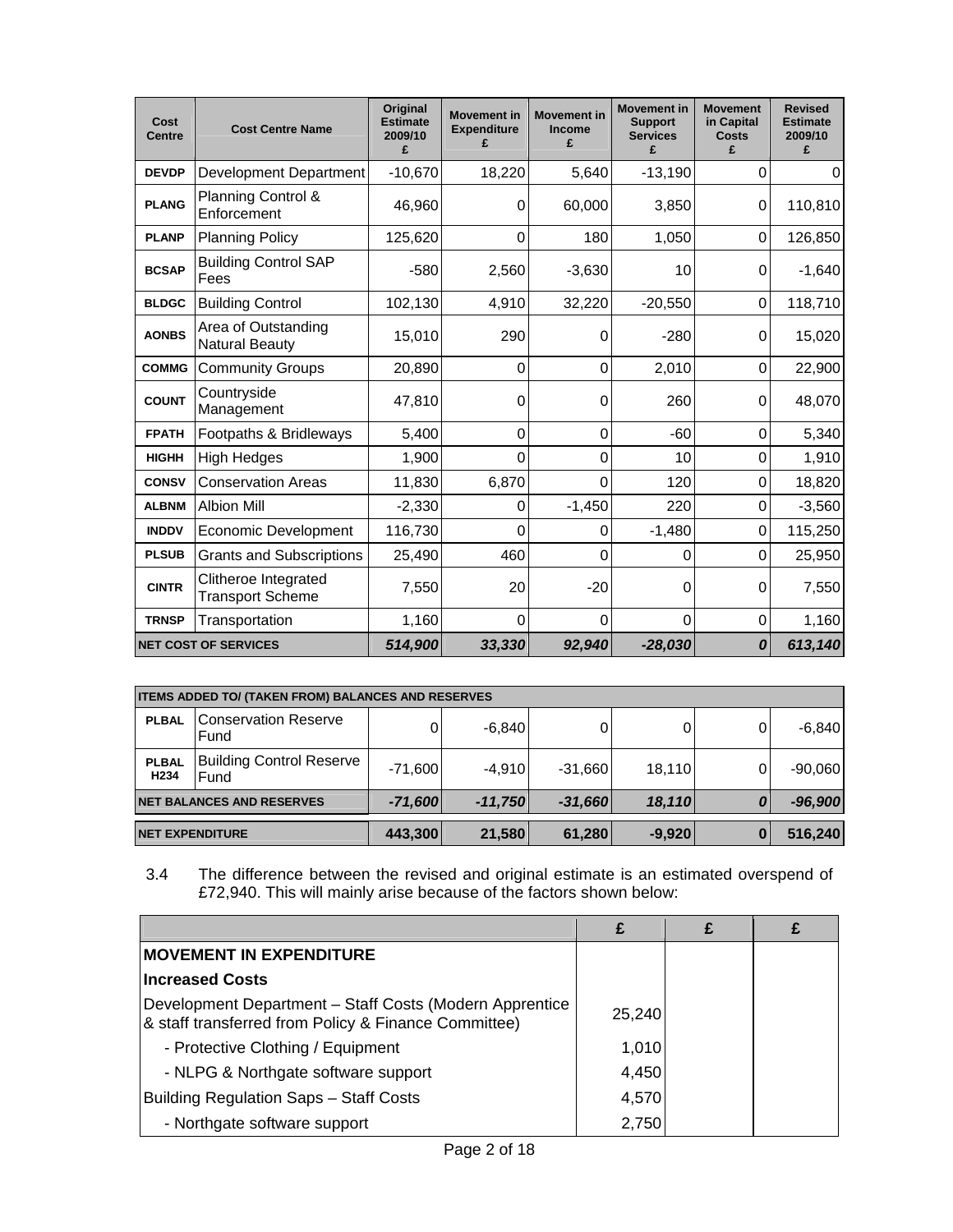|                                                    | £         | £         | £         |
|----------------------------------------------------|-----------|-----------|-----------|
| Conservation Areas - Grants (funded from reserves) | 6,870     |           |           |
| <b>Other Increased Costs</b>                       | 290       |           |           |
| <b>Reduced Costs</b>                               |           |           |           |
| Pay award adjustment (Development Department)      | $-11,820$ |           |           |
| <b>Net Movement in Expenditure</b>                 |           | 33,360    |           |
|                                                    |           |           |           |
| <b>MOVEMENT IN INCOME</b>                          |           |           |           |
| <b>Increased Income</b>                            |           |           |           |
| <b>Building Regulation - Sap Fees</b>              | $-3,630$  |           |           |
| Albion Mill - Leases                               | $-1,450$  |           |           |
| <b>Reduced Income</b>                              |           |           |           |
| Development Department - Prints / Planning lists   | 5,640     |           |           |
| <b>Planning Control Fees</b>                       | 60,000    |           |           |
| <b>Building Regulation fees</b>                    | 32,220    |           |           |
| <b>Net Movement in Income</b>                      |           | 92,780    |           |
|                                                    |           |           |           |
| <b>MOVEMENT IN SUPPORT SERVICES</b>                |           |           |           |
| <b>Increased Support Services</b>                  |           |           |           |
| <b>Legal Services</b>                              | 1,260     |           |           |
| Revenues                                           | 2,200     |           |           |
| <b>Computer Services</b>                           | 800       |           |           |
| <b>Decreased Support Services</b>                  |           |           |           |
| Council Offices / Civic Suite                      | $-1,110$  |           |           |
| <b>Community Services</b>                          | $-140$    |           |           |
| <b>Financial Services</b>                          | $-2,680$  |           |           |
| Organisation & Member Development                  | $-3,490$  |           |           |
| <b>Ground Maintenance</b>                          | $-6,640$  |           |           |
| Increased Income from recharges to services within |           |           |           |
| Policy & Finance Committee                         | $-4,090$  |           |           |
| <b>Community Committee</b>                         | $-4,940$  |           |           |
| <b>Health &amp; Housing Committee</b>              | $-9,070$  |           |           |
| <b>Net Movement in Support Services</b>            |           | $-27,900$ |           |
| <b>Net Change in Cost of Services</b>              |           |           | 98,240    |
| <b>MOVEMENT IN RESERVE FUNDS</b>                   |           |           |           |
| <b>Building Control</b>                            | $-18,460$ |           |           |
| <b>Conservation Areas</b>                          | $-6,840$  |           |           |
| <b>Net movement in Reserve Funds</b>               |           |           | $-25,300$ |
|                                                    |           |           |           |
| <b>OVERALL OVER-SPEND</b>                          |           |           | 72,940    |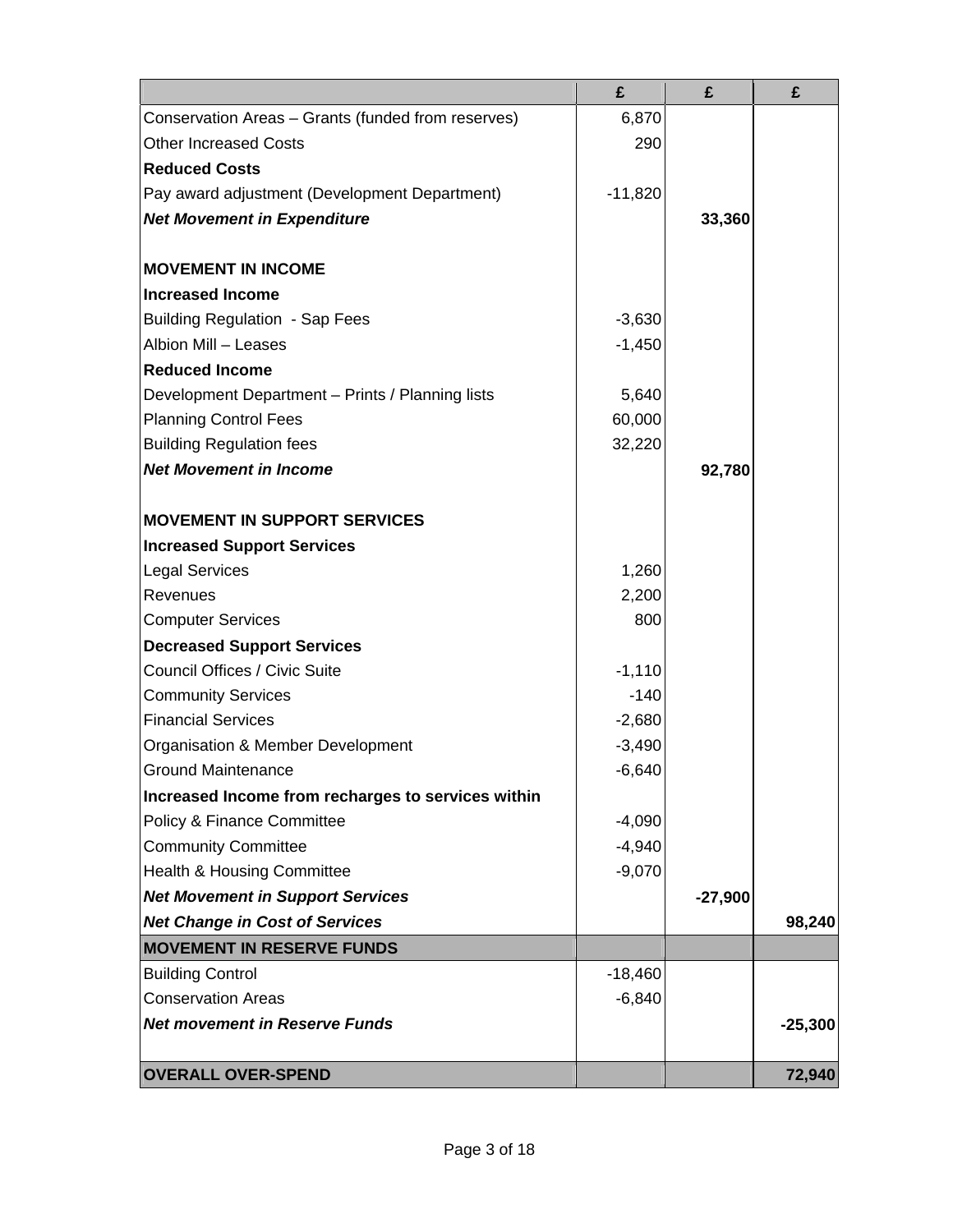## **4 2010/11 DRAFT REVENUE BUDGET**

- 4.1 My three year forecast to Policy and Finance Committee in September suggested next year's base budget could be approximately £7.720 million, compared with the current year of £7.679 million, an increase of £41,000 (0.5%). This forecast indicated that savings of £246,210 would be required to produce an affordable budget. However the real budgetary problems are likely to be in future years when it is almost certain there will be severe reductions in public sector funding. My forecast indicated that from 2011/12 savings of £695,000 will be required to produce a balanced budget.
- 4.2 In addition, as always, there are a number of potential problems that could have a significant impact on the budget for 2010/11 and beyond. The immediate ones are:
	- $\cdot \cdot$  The effect of the economic downturn on service income levels
	- ❖ The level of investment income received
	- $\div$  Public sector funding
	- Pension fund contributions
	- $\div$  Increase in national insurance contributions
	- ❖ Pay awards
	- $\div$  Transfer of administration of concessionary travel scheme to upper tier authority
- 4.3 My forecast did not include any additional items that might be requested by committees or take account of the revenue implications of the capital programme.
- 4.4 As far as your budget is concerned, the estimates have been prepared on the current levels of service and include provision for pay and price increases of 1.5%. However, where possible budgets have been cash limited.
- 4.5 In view of the amount of savings required the Budget Working Group and Policy and Finance Committee have asked committees/officers to:
	- $\div$  Find savings in the revenue budget.
	- ❖ Consider any growth items very carefully
- 4.6 In considering savings, committees and officers are asked to be mindful that whilst the savings required for 2010/11 may appear modest based on the assumptions of the budget forecast, substantial savings will be required from 2011/12 and this must be addressed in any considerations for 2010/11.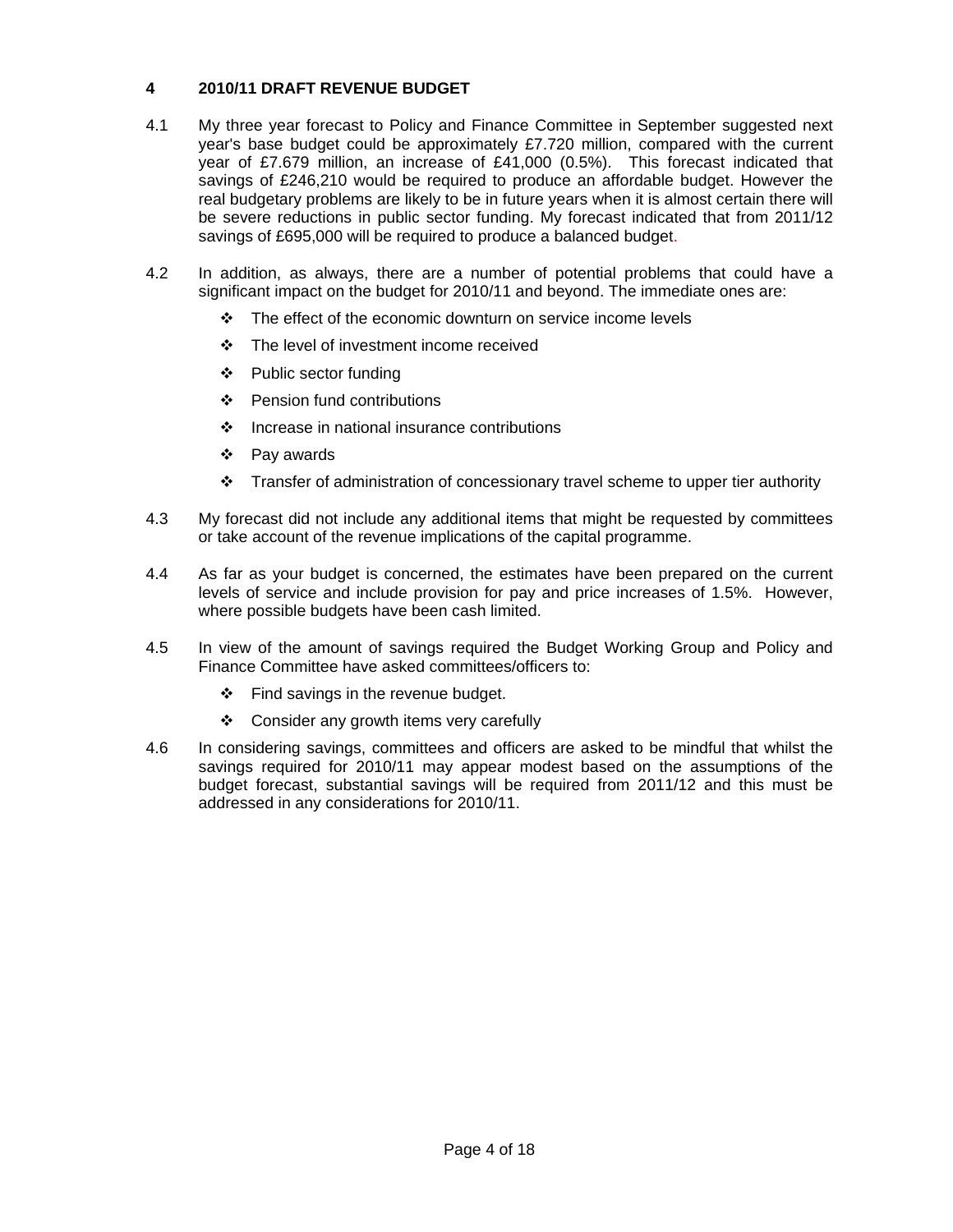## 5 **COMMITTEE SERVICE ESTIMATES**

| 5.1<br>DEVELOPMENT DEPARTMENT                    |      |      |                                        |  |  |  |  |  |
|--------------------------------------------------|------|------|----------------------------------------|--|--|--|--|--|
| The department consists of<br>staff employed on: | 2009 | 2010 | <b>Reasons for Changes</b>             |  |  |  |  |  |
| Management and Administration                    | 6.0  | 6.0  |                                        |  |  |  |  |  |
| Planning                                         | 14.0 | 14.0 |                                        |  |  |  |  |  |
| <b>Building Control</b>                          | 7.0  | 6.5  | Surveyor reduced to part-time          |  |  |  |  |  |
| <b>Health Officers</b>                           | 7.0  | 8.0  | Temporary transfer of staff            |  |  |  |  |  |
| <b>Planning Delivery</b>                         | 3.0  | 2.0  | Fixed term contracts ending in 2010/11 |  |  |  |  |  |
| Dog Warden                                       | 1.5  | 2.0  | Increased hours from 30 to 37          |  |  |  |  |  |
| <b>Economic Development</b>                      | 2.0  | 2.0  |                                        |  |  |  |  |  |
| <b>Modern Apprentice</b>                         | 0.0  | 1.0  |                                        |  |  |  |  |  |
|                                                  | 40.5 | 41.5 |                                        |  |  |  |  |  |

### **Service Description DEVDP**

*All costs are recharged to services based upon records of time spent on those services by individual members of staff. The following is an analysis of the department's budget.* 

### **Link to Ambitions**

To **protect and enhance** the existing **environmental quality** of our area.

| <b>Budget Analysis</b>                             | Original<br><b>Estimate</b><br>2009/10 | Pay award<br>adjustment | <b>Inflation at</b><br>1.5% | <b>Inflation</b><br>above or<br>below 1.5% | <b>Unavoidable</b><br><b>Changes to</b><br><b>Service Cost</b> | <b>Support</b><br>Services &<br>Capital | <b>Original</b><br><b>Estimate</b><br>2010/11 |
|----------------------------------------------------|----------------------------------------|-------------------------|-----------------------------|--------------------------------------------|----------------------------------------------------------------|-----------------------------------------|-----------------------------------------------|
| <b>Employee Costs</b>                              | 1,227,040                              | $-11,820$               | 18,220                      | -80                                        | 54,220                                                         | $\Omega$                                | 1,287,580                                     |
| <b>Premises Costs</b>                              | 920                                    | 0                       | 10                          | O                                          | -430                                                           | 0                                       | 500                                           |
| <b>Transport Costs</b>                             | 36,460                                 | 0                       | 540                         | $-240$                                     | 670                                                            | 0                                       | 37,430                                        |
| <b>Supplies and Services</b>                       | 76,470                                 | 0                       | 1,150                       | -140                                       | 2,550                                                          |                                         | 80,030                                        |
| <b>Third Party Payments</b>                        | 12,070                                 | 0                       | 180                         | 0                                          | 60                                                             | O                                       | 12,310                                        |
| <b>Support Services</b>                            | 219,160                                | 0                       | 0                           | 0                                          | 0                                                              | 2,630                                   | 221,790                                       |
| <b>TOTAL</b><br><b>EXPENDITURE</b>                 | 1,572,120                              | $-11,820$               | 20,100                      | -460                                       | 57,070                                                         | 2,630                                   | 1,639,640                                     |
| <b>Customer &amp; Client</b><br>Receipts           | $-12,640$                              | $\Omega$                | $-190$                      | 190                                        | 4,260                                                          | $\Omega$                                | $-8,380$                                      |
| Recharges to other<br><b>General Fund Services</b> | $-1,570,150$                           | 0                       | 0                           | 0                                          | 0                                                              | $-37,510$                               | $-1,607,660$                                  |
| <b>TOTAL INCOME</b>                                | $-1,582,790$                           | 0                       | $-190$                      | 190                                        | 4,260                                                          | $-37,510$                               | $-1,616,040$                                  |
| <b>NET</b>                                         | $-10,670$                              | $-11,820$               | 19,910                      | -270                                       | 61,330                                                         | $-34,880$                               | 23,600                                        |

### **Comments**

The increase in staff costs is due to commitments for incremental pay increases, increase in staffing from employing a modern apprentice and the temporary transfer of staff from the strategic housing section to environmental health section during maternity leave. This is offset by a reduction in costs due to part-time working within the building control section.

The additional supplies and service costs is due to increases in NLPG software support and extra mobile phone costs.

The recharge to other general fund services has increased to reflect the increase in development departmental costs.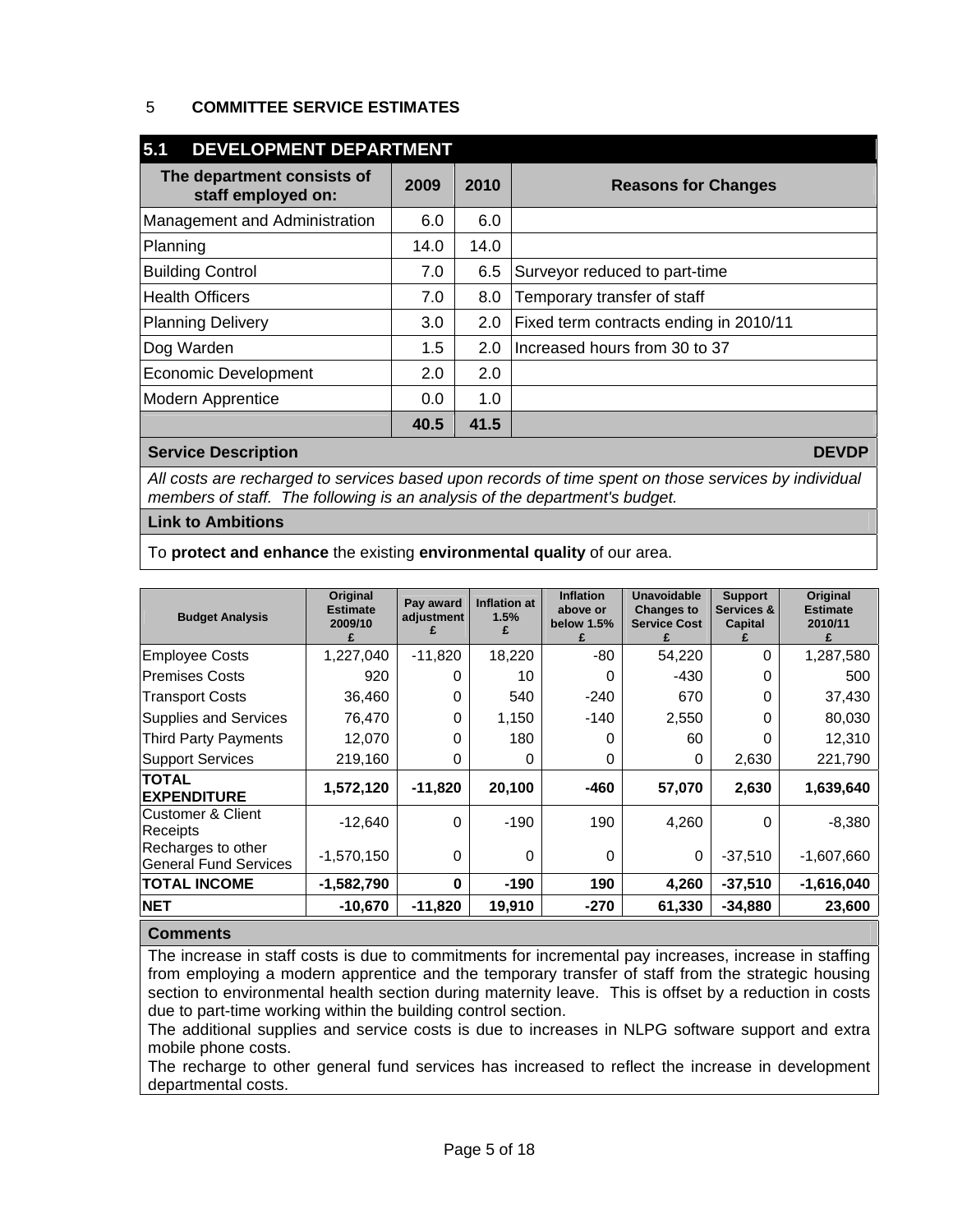# **5.2 PLANNING CONTROL AND ENFORCEMENT**

### **Service Description PLANG**

*Determination of planning applications and land use enquiries as well as dealing with complaints about unauthorised developments* 

#### **Link to Ambitions**

### To **protect and enhance** the existing **environmental quality** of our area.

| <b>Budget Analysis</b>                   | Original<br><b>Estimate</b><br>2009/10<br>£ | <b>Less Non</b><br><b>Recurring</b><br><b>Items</b><br>£ | <b>Inflation</b><br>at 1.5%<br>£ | <b>Inflation</b><br>above or<br>below $1.5\%$<br>£ | <b>Unavoidable</b><br><b>Changes to</b><br><b>Service Cost</b> | <b>Support</b><br><b>Services &amp;</b><br><b>Capital</b> | <b>Original</b><br><b>Estimate</b><br>2010/11 |
|------------------------------------------|---------------------------------------------|----------------------------------------------------------|----------------------------------|----------------------------------------------------|----------------------------------------------------------------|-----------------------------------------------------------|-----------------------------------------------|
| <b>Supplies and Services</b>             | 3,450                                       | 0                                                        | 50                               | $-50$                                              | 570                                                            | 0                                                         | 4,020                                         |
| <b>Support Services</b>                  | 411,040                                     | 0                                                        | $\Omega$                         | 0                                                  | 0                                                              | 16.470                                                    | 427,510                                       |
| Depreciation &<br>Impairment             | 2.470                                       | 0                                                        | $\Omega$                         | 0                                                  | 0                                                              | 0                                                         | 2,470                                         |
| <b>TOTAL EXPENDITURE</b>                 | 416,960                                     | $\bf{0}$                                                 | 50                               | $-50$                                              | 570                                                            | 16,470                                                    | 434,000                                       |
| <b>Customer &amp; Client</b><br>Receipts | $-370.000$                                  | $\Omega$                                                 | 0                                | $\Omega$                                           | 20,000                                                         | 0                                                         | $-350.000$                                    |
| <b>TOTAL INCOME</b>                      | $-370,000$                                  | $\bf{0}$                                                 | 0                                | $\bf{0}$                                           | 20,000                                                         | 0                                                         | $-350,000$                                    |
| <b>NET</b>                               | 46,960                                      | $\bf{0}$                                                 | 50                               | -50                                                | 20,570                                                         | 16,470                                                    | 84,000                                        |

#### **Comments**

Increase in recharges mainly from development department, but also from legal services and financial services.

Decrease in anticipated planning fee income.

# **5.3 PLANNING POLICY**

### **Service Description PLANP**

*The budget is for the local development framework.* 

### **Link to Ambitions**

To **protect and enhance** the existing **environmental quality** of our area.

| <b>Budget Analysis</b>                | <b>Original</b><br><b>Estimate</b><br>2009/10 | <b>Less Non</b><br><b>Recurring</b><br><b>Items</b> | <b>Inflation</b><br>at 1.5% | <b>Inflation</b><br>above or | <b>Unavoidable</b><br><b>Changes to</b><br>below 1.5% Service Cost | <b>Support</b><br>Services &<br><b>Capital</b> | Original<br><b>Estimate</b><br>2010/11 |
|---------------------------------------|-----------------------------------------------|-----------------------------------------------------|-----------------------------|------------------------------|--------------------------------------------------------------------|------------------------------------------------|----------------------------------------|
| Support Services                      | 125,960                                       |                                                     |                             |                              | 0                                                                  | 4,100                                          | 130,060                                |
| <b>TOTAL EXPENDITURE</b>              | 125,960                                       | 0                                                   | 0                           | 0                            | 0                                                                  | 4,100                                          | 130,060                                |
| lCustomer & Client<br><b>Receipts</b> | $-340$                                        | 0                                                   | $-10$                       | 10                           | 60                                                                 | 0                                              | $-280$                                 |
| <b>TOTAL INCOME</b>                   | $-340$                                        | $\bf{0}$                                            | $-10$                       | 10                           | 60                                                                 | 0                                              | $-280$                                 |
| <b>NET</b>                            | 125.620                                       | $\bf{0}$                                            | $-10$                       | 10                           | 60                                                                 | 4,100                                          | 129,780                                |
|                                       |                                               |                                                     |                             |                              |                                                                    |                                                |                                        |

### **Comments**

Increase in support costs mainly from legal services.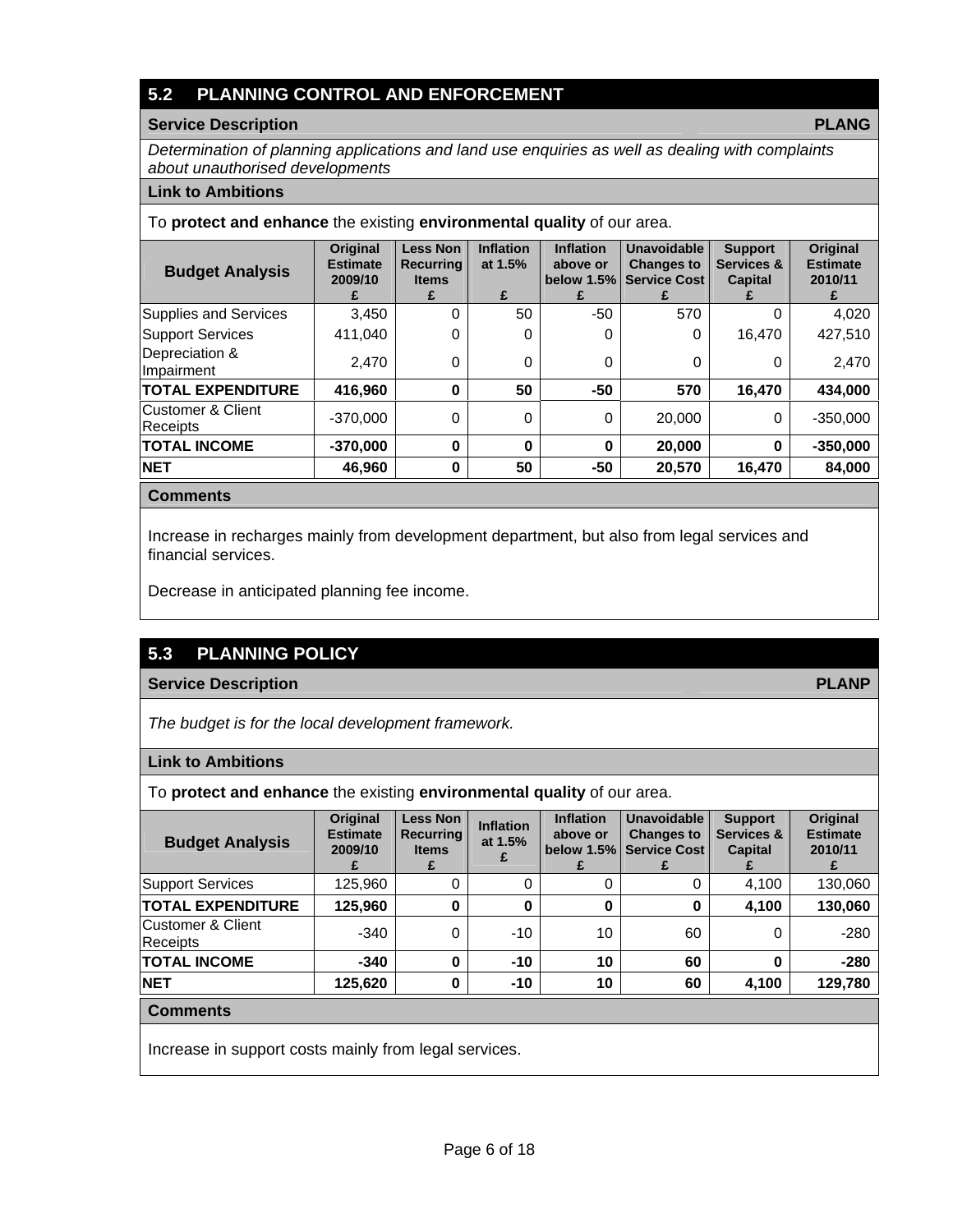# **5.4 BUILDING CONTROL SAP FEES**

### **Service Description BCSAP**

*Procedure for estimating energy performance of dwellings* 

#### **Link to Ambitions**

#### To help make peoples lives **safer and healthier.**

| <b>Budget Analysis</b>         | <b>Original</b><br><b>Estimate</b><br>2009/10 | <b>Less Non</b><br><b>Recurring</b><br><b>Items</b><br>£ | <b>Inflation</b><br>at 1.5% | <b>Inflation</b><br>above or<br>below $1.5\%$<br>Ł. | Unavoidable<br><b>Changes to</b><br><b>Service Cost</b> | <b>Support</b><br>Services &<br><b>Capital</b> | <b>Original</b><br><b>Estimate</b><br>2010/11 |
|--------------------------------|-----------------------------------------------|----------------------------------------------------------|-----------------------------|-----------------------------------------------------|---------------------------------------------------------|------------------------------------------------|-----------------------------------------------|
| Employee Costs                 | 0                                             | $\Omega$                                                 | 0                           | 30                                                  | 2,130                                                   | 0                                              | 2,160                                         |
| Supplies & Services            | 0                                             | $\Omega$                                                 | 0                           | 0                                                   | 430                                                     | 0                                              | 430                                           |
| <b>Support Services</b>        | 2.000                                         | $\Omega$                                                 | $\Omega$                    | $\Omega$                                            | $\Omega$                                                | 0                                              | 2,000                                         |
| <b>TOTAL EXPENDITURE</b>       | 2,000                                         | $\bf{0}$                                                 | 0                           | 30                                                  | 2,560                                                   | 0                                              | 4,590                                         |
| lCustomer & Client<br>Receipts | $-2,580$                                      | $\Omega$                                                 | $-40$                       | 40                                                  | $-2.160$                                                | 0                                              | $-4.740$                                      |
| <b>TOTAL INCOME</b>            | $-2,580$                                      | $\bf{0}$                                                 | -40                         | 40                                                  | $-2,160$                                                | 0                                              | $-4.740$                                      |
| <b>NET</b>                     | $-580$                                        | $\bf{0}$                                                 | -40                         | 70                                                  | 400                                                     | 0                                              | $-150$                                        |
| <b>Comments</b>                |                                               |                                                          |                             |                                                     |                                                         |                                                |                                               |

### Increase in staff costs as only accredited persons can work on SAP's, Ribble Valley has one employee that has such accreditation.

# **5.5 BUILDING CONTROL**

### **Service Description BLDGC**

*Determination of all types of building control applications including dangerous buildings and elements of licensing* 

### **Link to Ambitions**

To help make peoples lives **safer and healthier.**

| <b>Budget Analysis</b>        | Original<br><b>Estimate</b><br>2009/10 | <b>Less Non</b><br><b>Recurring</b><br><b>Items</b><br>£ | <b>Inflation</b><br>at 1.5%<br>£ | <b>Inflation</b><br>above or<br>below $1.5%$<br>£ | <b>Unavoidable</b><br><b>Changes to</b><br><b>Service Cost</b> | <b>Support</b><br><b>Services &amp;</b><br><b>Capital</b> | <b>Original</b><br><b>Estimate</b><br>2010/11<br>£. |
|-------------------------------|----------------------------------------|----------------------------------------------------------|----------------------------------|---------------------------------------------------|----------------------------------------------------------------|-----------------------------------------------------------|-----------------------------------------------------|
| <b>Employee Costs</b>         | 5,330                                  | 0                                                        | 80                               | $-40$                                             | 190                                                            | $\Omega$                                                  | 5,560                                               |
| <b>Transport Costs</b>        | 20,460                                 | 0                                                        | 310                              | 0                                                 | 0                                                              | $\Omega$                                                  | 20.770                                              |
| <b>Supplies and Services</b>  | 27,680                                 | 0                                                        | 420                              | $-290$                                            | $-4,260$                                                       | 0                                                         | 23,550                                              |
| <b>Support Services</b>       | 297,370                                | 0                                                        | 0                                | 0                                                 | 0                                                              | $-28,690$                                                 | 268,680                                             |
| <b>TOTAL EXPENDITURE</b>      | 350,840                                | 0                                                        | 810                              | $-330$                                            | $-4,070$                                                       | $-28.690$                                                 | 318,560                                             |
| Customer & Client<br>Receipts | $-248.710$                             | $\Omega$                                                 | $-3,740$                         | 3,740                                             | 44.900                                                         | 0                                                         | $-203.810$                                          |
| <b>TOTAL INCOME</b>           | $-248,710$                             | 0                                                        | $-3,740$                         | 3,740                                             | 44.900                                                         | 0                                                         | $-203,810$                                          |
| <b>NET</b>                    | 102,130                                | 0                                                        | $-2,930$                         | 3,410                                             | 40,830                                                         | $-28,690$                                                 | 114,750                                             |
| <b>Comments</b>               |                                        |                                                          |                                  |                                                   |                                                                |                                                           |                                                     |

Anticipated decrease in building regulation fees partly off set by decrease in support service costs from development department and reduction in microfilming and subscription costs.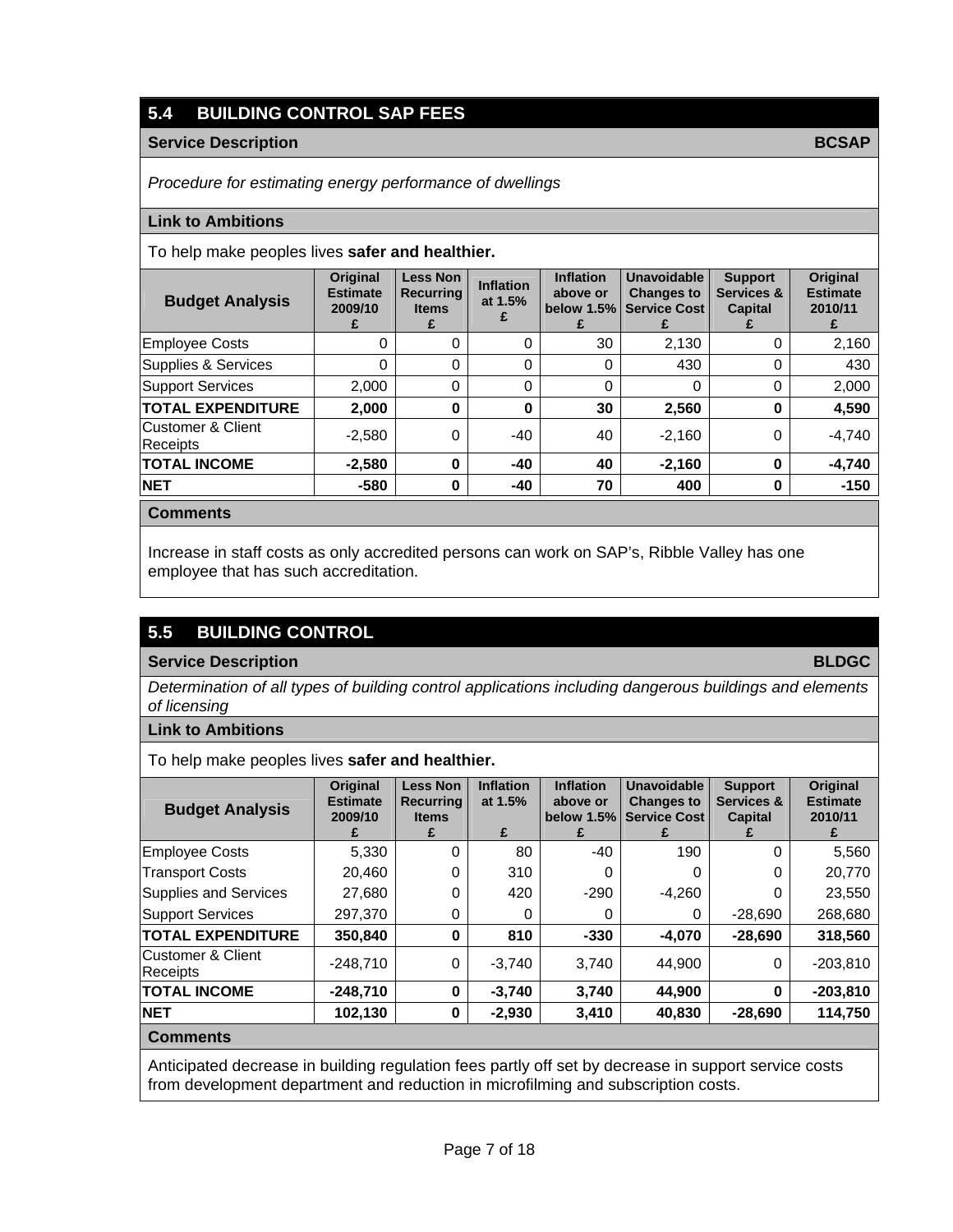# **5.6 AREA OF OUTSTANDING NATURAL BEAUTY**

#### **Service Description AONBS**

*This relates to the cost of membership of National AONB Organisation and the annual contribution to the Joint Advisory Committee Partnership. Funding contributes to managements work and projects* 

### **Link to Ambitions**

To **protect and enhance** the existing **environmental quality** of our area.

| <b>Budget Analysis</b>   | <b>Original</b><br><b>Estimate</b><br>2009/10 | <b>Less Non</b><br><b>Recurring</b><br><b>Items</b> | <b>Inflation</b><br>at $1.5%$<br>£ | <b>Inflation</b><br>above or<br>below1.5% | <b>Unavoidable</b><br><b>Changes to</b><br><b>Service Cost</b> | <b>Support</b><br>Services &<br><b>Capital</b> | Original<br><b>Estimate</b><br>2010/11<br>£ |
|--------------------------|-----------------------------------------------|-----------------------------------------------------|------------------------------------|-------------------------------------------|----------------------------------------------------------------|------------------------------------------------|---------------------------------------------|
| Supplies and Services    | 310                                           | 0                                                   |                                    |                                           | $-310$                                                         |                                                |                                             |
| Third Party Payments     | 7.100                                         | 0                                                   | 110                                | -60                                       | 0                                                              |                                                | 7,150                                       |
| <b>Support Services</b>  | 7,600                                         | 0                                                   |                                    |                                           | 0                                                              | $-2.040$                                       | 5,560                                       |
| <b>TOTAL EXPENDITURE</b> | 15,010                                        | 0                                                   | 110                                | -60                                       | $-310$                                                         | $-2.040$                                       | 12,710                                      |
| <b>NET</b>               | 15,010                                        | 0                                                   | 110                                | -60                                       | $-310$                                                         | $-2.040$                                       | 12,710                                      |

**Comments** 

Reduced support costs from development department and subscriptions to AONBS

# **5.7 COMMUNITY GROUPS**

### **Service Description COMMG**

*Support funding for biodiversity, conservation and environmental community projects.* 

### **Link to Ambitions**

To help make peoples lives **safer and healthier.** 

| <b>Budget Analysis</b>   | <b>Original</b><br><b>Estimate</b><br>2009/10 | <b>Less Non</b><br><b>Recurring</b><br><b>Items</b> | <b>Inflation</b><br>at 1.5%<br>£ | <b>Inflation</b><br>above or | <b>Unavoidable</b><br><b>Changes to</b><br>below 1.5% Service Cost | <b>Support</b><br>Services &<br><b>Capital</b> | <b>Original</b><br><b>Estimate</b><br>2010/11 |
|--------------------------|-----------------------------------------------|-----------------------------------------------------|----------------------------------|------------------------------|--------------------------------------------------------------------|------------------------------------------------|-----------------------------------------------|
| Transfer Payments        | 6,100                                         |                                                     | 90                               | $-90$                        | 0                                                                  |                                                | 6,100                                         |
| Support Services         | 14.790                                        | 0                                                   |                                  |                              | 0                                                                  | $-910$                                         | 13,880                                        |
| <b>TOTAL EXPENDITURE</b> | 20,890                                        | 0                                                   | 90                               | -90                          | 0                                                                  | $-910$                                         | 19,980                                        |
| <b>NET</b>               | 20,890                                        | 0                                                   | 90                               | -90                          | 0                                                                  | $-910$                                         | 19,980                                        |
| <b>Comments</b>          |                                               |                                                     |                                  |                              |                                                                    |                                                |                                               |

Reduction in support costs from development department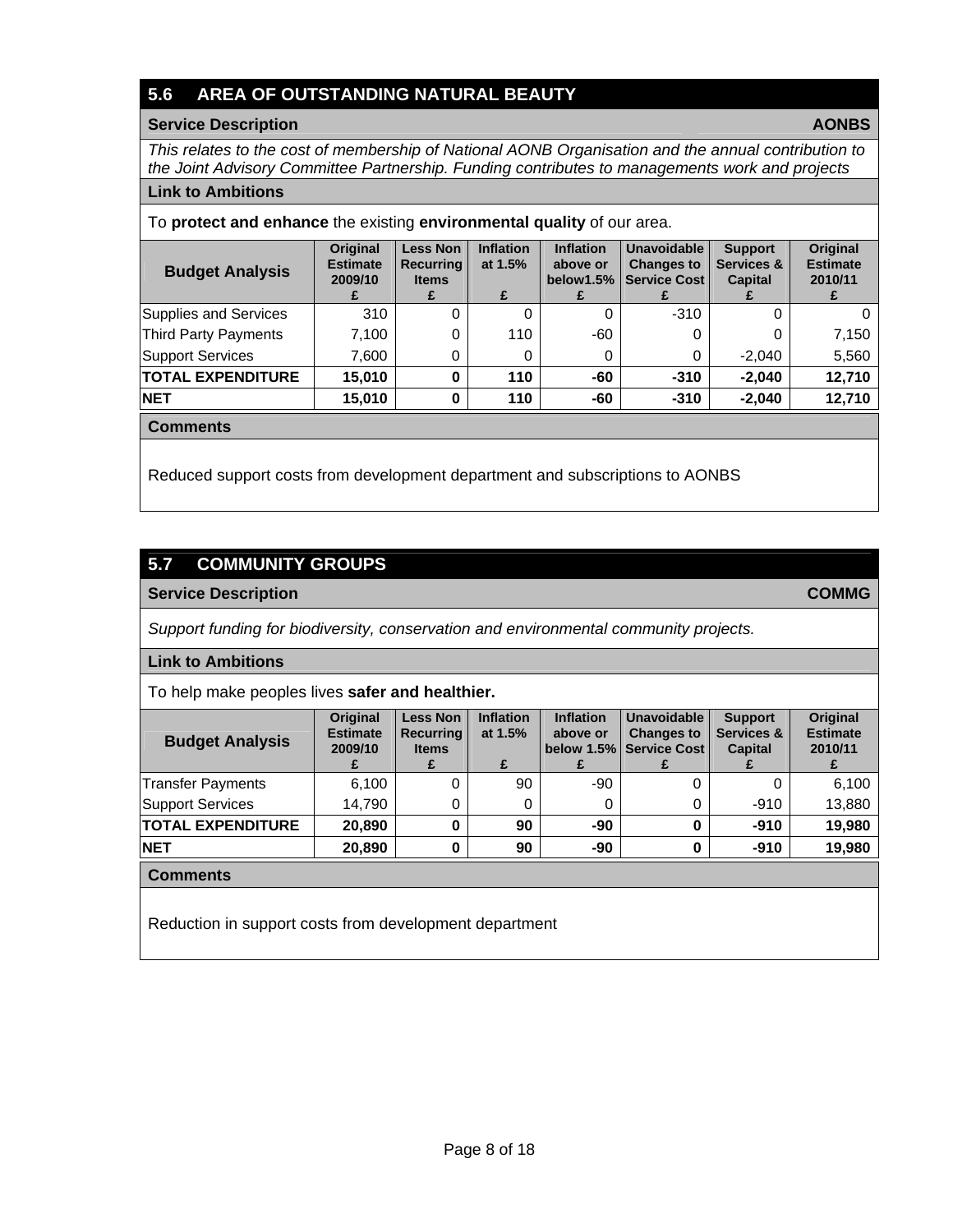# **5.8 COUNTRYSIDE MANAGEMENT**

### **Service Description COUNT**

*The Council provides advice on countryside management matters and gives grants for trees, woodlands, hedgerows planting and environmental projects.* 

### **Link to Ambitions**

To **protect and enhance** the existing **environmental quality** of our area.

| <b>Budget Analysis</b>            | Original<br><b>Estimate</b><br>2009/10 | <b>Less Non</b><br><b>Recurring</b><br><b>Items</b> | <b>Inflation</b><br><b>Unavoidable</b><br><b>Inflation</b><br><b>Support</b><br>Services &<br>at 1.5%<br><b>Changes to</b><br>above or<br><b>Service Cost</b><br>below $1.5\%$<br><b>Capital</b><br>£ |        | <b>Original</b><br><b>Estimate</b><br>2010/11 |     |          |
|-----------------------------------|----------------------------------------|-----------------------------------------------------|-------------------------------------------------------------------------------------------------------------------------------------------------------------------------------------------------------|--------|-----------------------------------------------|-----|----------|
| <b>Premises Costs</b>             | 10,000                                 | 0                                                   | 150                                                                                                                                                                                                   | $-150$ | 0                                             | 0   | 10,000   |
| Supplies and Services             | 24,930                                 | 0                                                   | 370                                                                                                                                                                                                   | $-370$ | ი                                             | 0   | 24,930   |
| <b>Support Services</b>           | 20,380                                 | 0                                                   |                                                                                                                                                                                                       | 0      | 0                                             | 480 | 20,860   |
| <b>TOTAL EXPENDITURE</b>          | 55,310                                 | 0                                                   | 520                                                                                                                                                                                                   | $-520$ | 0                                             | 480 | 55,790   |
| <b>Miscellaneous</b><br>Recharges | $-7,500$                               | 0                                                   | $-110$                                                                                                                                                                                                | 110    | 0                                             | 0   | $-7,500$ |
| <b>TOTAL INCOME</b>               | $-7.500$                               | 0                                                   | $-110$                                                                                                                                                                                                | 110    | 0                                             | 0   | $-7,500$ |
| <b>NET</b>                        | 47,810                                 | 0                                                   | 410                                                                                                                                                                                                   | $-410$ | 0                                             | 480 | 48,290   |

**Comments** 

Increase in support costs from development department

# **5.9 FOOTPATHS AND BRIDLEWAYS**

### **Service Description FPATH**

*The Council provides assist in footpath division orders* 

**Link to Ambitions**

To **protect and enhance** the existing **environmental quality** of our area.

| <b>Budget Analysis</b>        | Original<br><b>Estimate</b><br>2009/10 | <b>Less Non</b><br><b>Recurring</b><br><b>Items</b> | <b>Inflation</b><br>at 1.5% | <b>Inflation</b><br>above or | <b>Unavoidable</b><br><b>Changes to</b><br>below 1.5% Service Cost | <b>Support</b><br>Services &<br><b>Capital</b> | Original<br><b>Estimate</b><br>2010/11 |
|-------------------------------|----------------------------------------|-----------------------------------------------------|-----------------------------|------------------------------|--------------------------------------------------------------------|------------------------------------------------|----------------------------------------|
| <b>Premises Costs</b>         | 290                                    | 0                                                   | 0                           | 0                            | 0                                                                  | 0                                              | 290                                    |
| Supplies and Services         | 1,500                                  |                                                     | 20                          | $-20$                        | 0                                                                  | 0                                              | 1,500                                  |
| Support Services              | 5,110                                  | 0                                                   | 0                           | 0                            | 0                                                                  | -70                                            | 5,040                                  |
| <b>TOTAL EXPENDITURE</b>      | 6,900                                  | 0                                                   | 20                          | $-20$                        | 0                                                                  | -70                                            | 6,830                                  |
| Customer & Client<br>Receipts | $-1,500$                               | $\Omega$                                            | -50                         | 50                           | 0                                                                  | 0                                              | $-1,500$                               |
| <b>TOTAL INCOME</b>           | $-1,500$                               | $\bf{0}$                                            | $-50$                       | 50                           | $\bf{0}$                                                           | $\bf{0}$                                       | $-1,500$                               |
| <b>NET</b>                    | 5,400                                  | 0                                                   | $-30$                       | 30                           | 0                                                                  | -70                                            | 5,330                                  |
|                               |                                        |                                                     |                             |                              |                                                                    |                                                |                                        |

### **Comments**

Reduction in support costs from community services department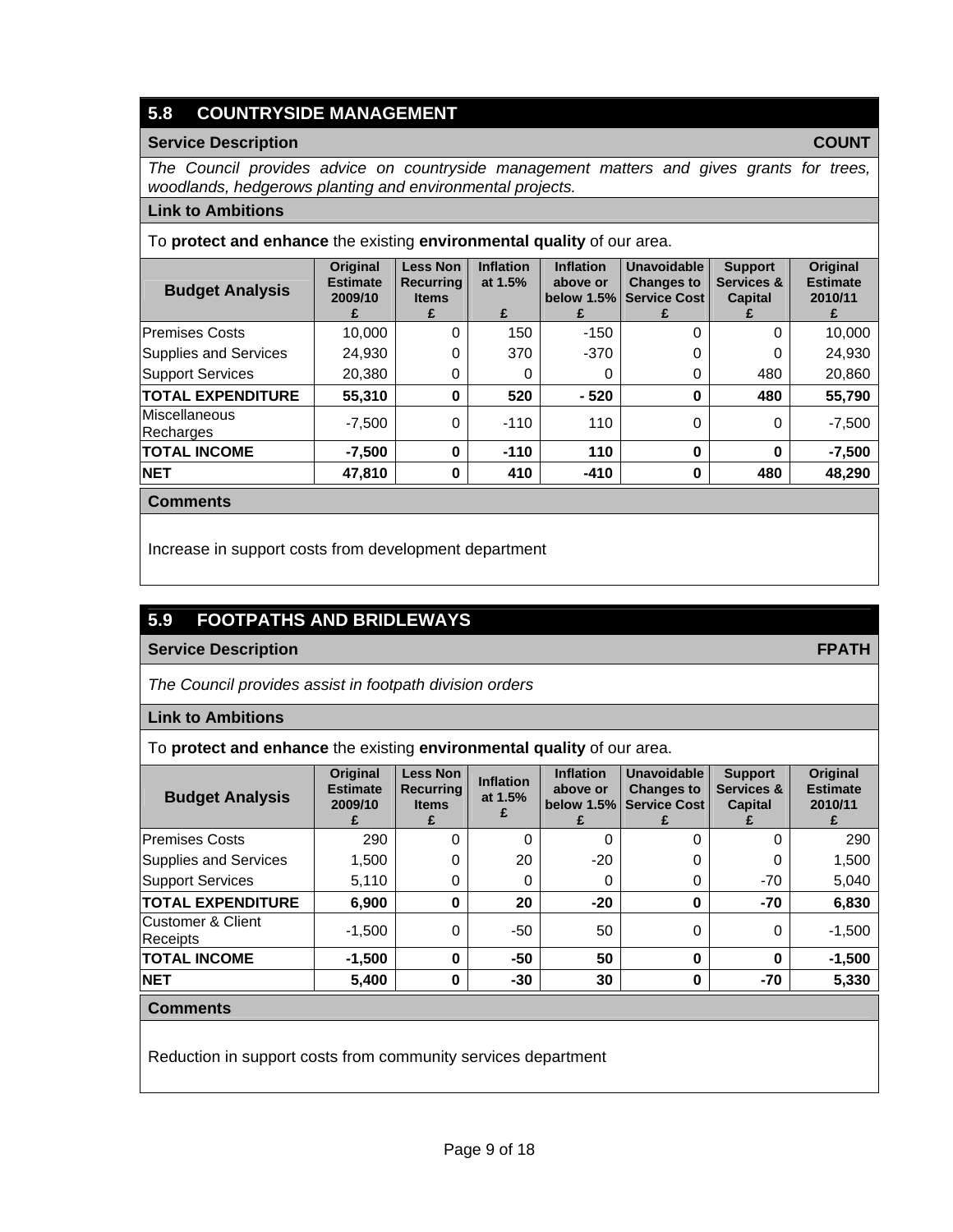# **5.10 HIGH HEDGES**

### **Service Description HIGHH**

*The Council adjudicate on whether a hedge adversely affects a complainant's reasonable enjoyment of their property*.

### **Link to Ambitions**

To **protect and enhance** the existing **environmental quality** of our area.

| <b>Budget Analysis</b>   | <b>Original</b><br><b>Estimate</b><br>2009/10 | Less Non<br><b>Recurring</b><br><b>Items</b> | <b>Inflation</b><br>at $1.5%$ | <b>Inflation</b><br>above or | <b>Unavoidable</b><br><b>Changes to</b><br>below 1.5% Service Cost | <b>Support</b><br>Services &<br><b>Capital</b> | <b>Original</b><br><b>Estimate</b><br>2010/11 |
|--------------------------|-----------------------------------------------|----------------------------------------------|-------------------------------|------------------------------|--------------------------------------------------------------------|------------------------------------------------|-----------------------------------------------|
| Support Services         | 1.900                                         |                                              |                               |                              |                                                                    | 10                                             | 1.910                                         |
| <b>TOTAL EXPENDITURE</b> | 1.900                                         |                                              |                               |                              |                                                                    | 10                                             | 1,910                                         |
| <b>NET</b>               | 1.900                                         |                                              |                               |                              |                                                                    | 10                                             | 1.910                                         |

### **Comments**

Increase in support costs from development department

## **5.11 CONSERVATION AREAS**

#### **Service Description CONSV**

*The Council has the power to designate areas as Conservation Areas, these are areas of special architectural or historic interest, the character or appearance of which it is desirable to preserve or enhance.* 

#### **Link to Ambitions**

#### To **protect and enhance** the existing **environmental quality** of our area

| <b>Budget Analysis</b>   | <b>Original</b><br><b>Estimate</b><br>2009/10 | <b>Less Non</b><br><b>Recurring</b><br><b>Items</b> | <b>Inflation</b><br>at 1.5%<br>£ | <b>Inflation</b><br>above or | <b>Unavoidable</b><br><b>Changes to</b><br>below 1.5% Service Cost | <b>Support</b><br>Services &<br><b>Capital</b> | <b>Original</b><br><b>Estimate</b><br>2010/11 |
|--------------------------|-----------------------------------------------|-----------------------------------------------------|----------------------------------|------------------------------|--------------------------------------------------------------------|------------------------------------------------|-----------------------------------------------|
| Third Party Payments     | $-30$                                         |                                                     |                                  |                              | 30                                                                 |                                                |                                               |
| <b>Support Services</b>  | 11,860                                        |                                                     |                                  |                              | 0                                                                  | 160                                            | 12,020                                        |
| <b>TOTAL EXPENDITURE</b> | 11,830                                        |                                                     |                                  |                              | 30                                                                 | 160                                            | 12,020                                        |
| <b>NET</b>               | 11,830                                        |                                                     |                                  |                              | 30                                                                 | 160                                            | 12,020                                        |

#### **Comments**

Increase in support costs from development department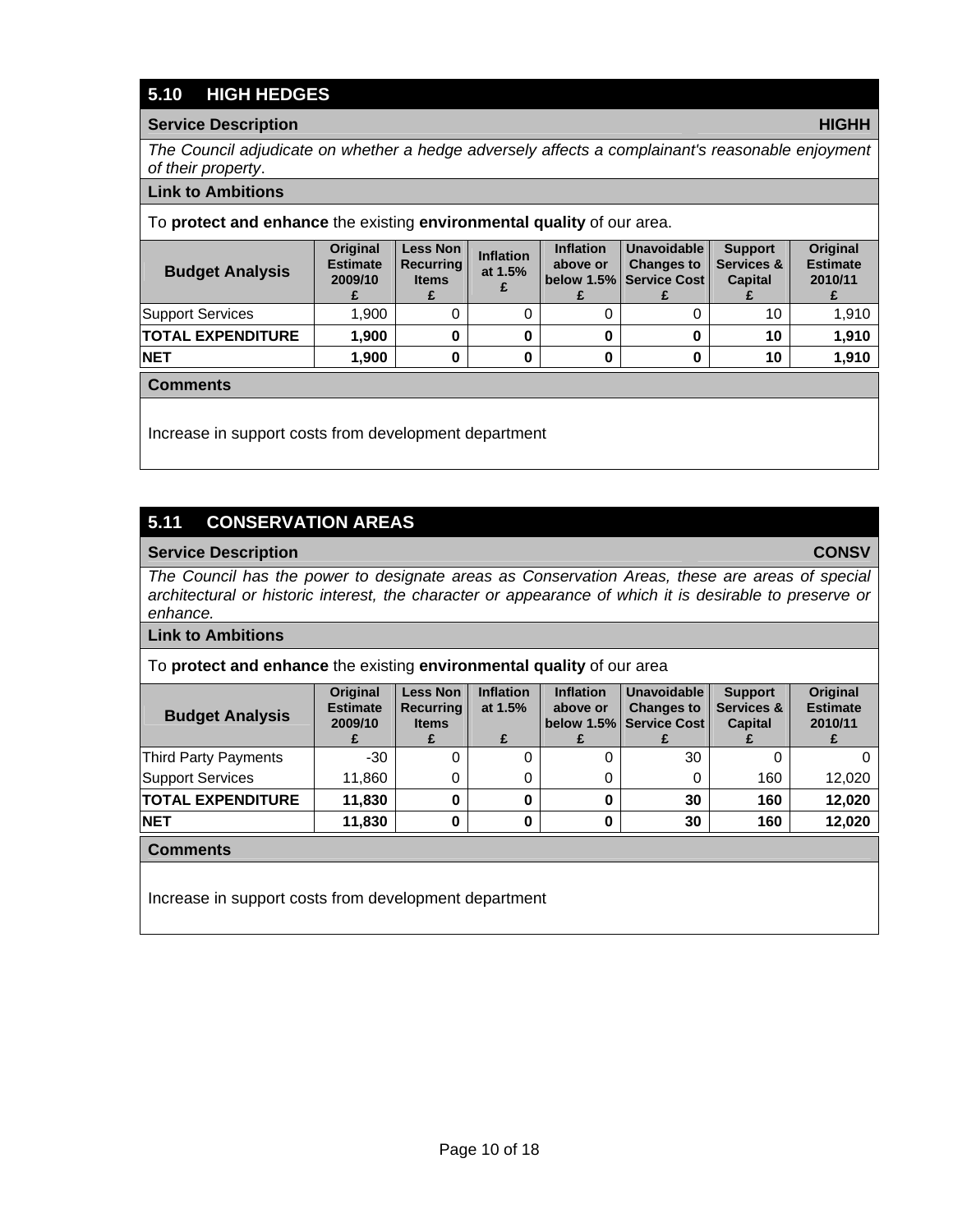## **5.12 ALBION MILL**

### **Service Description ALBNM**

*The Council leases industrial units at Albion Mill, Clitheroe and sublets these to tenants* 

### **Link to Ambitions**

To be a **well managed** council providing **efficient services** based on **identified customer needs**

| <b>Budget Analysis</b>               | Original<br><b>Estimate</b><br>2009/10 | <b>Less Non</b><br><b>Recurring</b><br><b>Items</b> | <b>Inflation</b><br>at 1.5%<br>£ | <b>Inflation</b><br>above or<br>below $1.5\%$ | Unavoidable<br><b>Changes to</b><br><b>Service Cost</b> | <b>Support</b><br><b>Services &amp;</b><br><b>Capital</b> | <b>Original</b><br><b>Estimate</b><br>2010/11 |
|--------------------------------------|----------------------------------------|-----------------------------------------------------|----------------------------------|-----------------------------------------------|---------------------------------------------------------|-----------------------------------------------------------|-----------------------------------------------|
| <b>Premises Costs</b>                | 30,000                                 | 0                                                   | 450                              | $-450$                                        | 0                                                       | 0                                                         | 30,000                                        |
| Supplies and Services                | 1,520                                  | 0                                                   | 20                               | 0                                             | 0                                                       | 0                                                         | 1,540                                         |
| <b>Support Services</b>              | 1,730                                  | 0                                                   | 0                                | 0                                             | 0                                                       | 210                                                       | 1,940                                         |
| <b>TOTAL EXPENDITURE</b>             | 33,250                                 | $\bf{0}$                                            | 470                              | $-450$                                        | 0                                                       | 210                                                       | 33,480                                        |
| Customer & Client<br><b>Receipts</b> | $-35,580$                              | 0                                                   | $-530$                           | 530                                           | $-850$                                                  | 0                                                         | $-36,430$                                     |
| <b>TOTAL INCOME</b>                  | $-35,580$                              | 0                                                   | $-530$                           | 530                                           | $-850$                                                  | 0                                                         | $-36,430$                                     |
| <b>NET</b>                           | $-2,330$                               | 0                                                   | -60                              | 80                                            | $-850$                                                  | 210                                                       | $-2,950$                                      |

**Comments** 

Increase in unit rents.

# **5.13 ECONOMIC DEVELOPMENT**

### **Service Description INDDV**

### *This budget covers costs for economic development and regeneration works, including projects, partnership work and joint working, to support, maintain and enhance the local economy.*

**Link to Ambitions**

To be a **well managed** council providing **efficient services** based on **identified customer needs**

| <b>Budget Analysis</b>   | <b>Original</b><br><b>Estimate</b><br>2009/10 | <b>Less Non</b><br><b>Recurring</b><br><b>Items</b> | <b>Inflation</b><br>at 1.5%<br>£ | <b>Inflation</b><br>above or | <b>Unavoidable</b><br><b>Changes to</b><br>below 1.5% Service Cost | <b>Support</b><br>Services &<br><b>Capital</b> | Original<br><b>Estimate</b><br>2010/11 |
|--------------------------|-----------------------------------------------|-----------------------------------------------------|----------------------------------|------------------------------|--------------------------------------------------------------------|------------------------------------------------|----------------------------------------|
| <b>Premises Costs</b>    | 10,000                                        | 0                                                   |                                  |                              | 0                                                                  | $-6.540$                                       | 3,460                                  |
| Supplies and Services    | 31,350                                        | 0                                                   | 470                              | $-130$                       | 0                                                                  |                                                | 31,690                                 |
| <b>Support Services</b>  | 75.380                                        | 0                                                   |                                  |                              | 0                                                                  | 5,800                                          | 81,180                                 |
| <b>TOTAL EXPENDITURE</b> | 116,730                                       | $\bf{0}$                                            | 470                              | $-130$                       | 0                                                                  | $-740$                                         | 116,330                                |
| <b>NET</b>               | 116,730                                       | 0                                                   | 470                              | $-130$                       | 0                                                                  | $-740$                                         | 116,330                                |

### **Comments**

Decrease in ground maintenance costs partly offset by increase support costs from development department mainly as a result of our contribution to Pennine Lancashire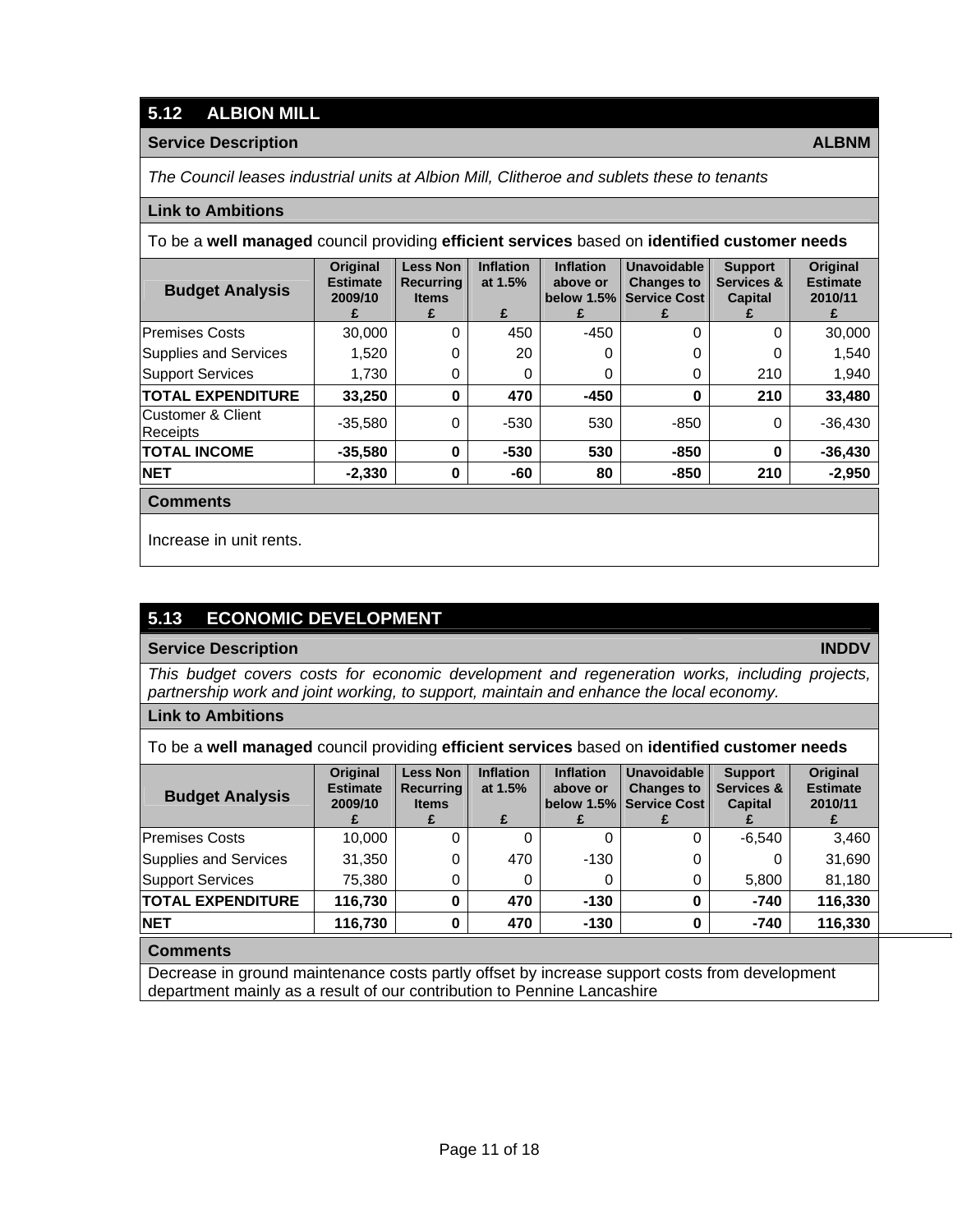# **5.14 GRANTS AND SUBSCRIPTIONS**

### **Service Description PLSUB**

*Within this budget are various Grants, Contributions and Subscriptions paid by the Council from this committee* 

### **Link to Ambitions**

To **protect and enhance** the existing **environmental quality** of our area.

| <b>Budget Analysis</b>   | <b>Original</b><br><b>Estimate</b><br>2009/10 | <b>Less Non</b><br><b>Recurring</b><br><b>Items</b> | <b>Inflation</b><br>at 1.5% | <b>Inflation</b><br>above or | <b>Unavoidable</b><br><b>Changes to</b><br>below 1.5% Service Cost | <b>Support</b><br>Services &<br><b>Capital</b> | <b>Original</b><br><b>Estimate</b><br>2010/11<br>z. |
|--------------------------|-----------------------------------------------|-----------------------------------------------------|-----------------------------|------------------------------|--------------------------------------------------------------------|------------------------------------------------|-----------------------------------------------------|
| Supplies and Services    | 25.490                                        |                                                     | 390                         |                              | 460                                                                |                                                | 26.340                                              |
| <b>TOTAL EXPENDITURE</b> | 25.490                                        |                                                     | 390                         |                              | 460                                                                |                                                | 26,340                                              |
| <b>NET</b>               | 25.490                                        | 0                                                   | 390                         |                              | 460                                                                |                                                | 26.340                                              |

**Comments** 

Increase in East Lancashire Partnership subscriptions

# **5.15 CLITHEROE INTEGRATED TRANSPORT SCHEME**

### **Service Description CINTR**

*The council makes a small contribution to the running costs of the County Council's bus and rail interchange in Clitheroe* 

### **Link to Ambitions**

To be a **well managed** council providing **efficient services** based on **identified customer needs** 

| <b>Budget Analysis</b>                | Original<br><b>Estimate</b><br>2009/10<br>£ | <b>Less Non</b><br><b>Recurring</b><br><b>Items</b><br>£ | <b>Inflation</b><br>at 1.5% | <b>Inflation</b><br>above or<br>below 1.5%<br>£ | Unavoidable<br><b>Changes to</b><br><b>Service Cost</b> | <b>Support</b><br>Services &<br>Capital | Original<br><b>Estimate</b><br>2010/11 |
|---------------------------------------|---------------------------------------------|----------------------------------------------------------|-----------------------------|-------------------------------------------------|---------------------------------------------------------|-----------------------------------------|----------------------------------------|
| <b>Premises Costs</b>                 | 1,320                                       | 0                                                        | 20                          | $\Omega$                                        | 20                                                      | 0                                       | 1,360                                  |
| Supplies and Services                 | 40                                          | 0                                                        | 0                           | 0                                               | 0                                                       | 0                                       | 40                                     |
| Transfer Payments                     | 5,790                                       | 0                                                        | 90                          | 0                                               | 0                                                       | 0                                       | 5,880                                  |
| <b>Support Services</b>               | 570                                         | 0                                                        | 0                           | $\Omega$                                        | 0                                                       | $-20$                                   | 550                                    |
| Depreciation &<br>Impairment          | 1,190                                       | $\Omega$                                                 | 0                           | $\Omega$                                        | 0                                                       | $\Omega$                                | 1,190                                  |
| <b>TOTAL EXPENDITURE</b>              | 8,910                                       | $\bf{0}$                                                 | 110                         | $\bf{0}$                                        | 20                                                      | $-20$                                   | 9,020                                  |
| lCustomer & Client<br><b>Receipts</b> | $-1,360$                                    | $\Omega$                                                 | $-20$                       | $\Omega$                                        | $-20$                                                   | $\Omega$                                | $-1,400$                               |
| <b>TOTAL INCOME</b>                   | $-1,360$                                    | $\bf{0}$                                                 | $-20$                       | $\bf{0}$                                        | $-20$                                                   | 0                                       | $-1,400$                               |
| <b>NET</b>                            | 7,550                                       | $\mathbf 0$                                              | 90                          | 0                                               | 0                                                       | $-20$                                   | 7,620                                  |
| <b>Comments</b>                       |                                             |                                                          |                             |                                                 |                                                         |                                         |                                        |

Inflationary Increase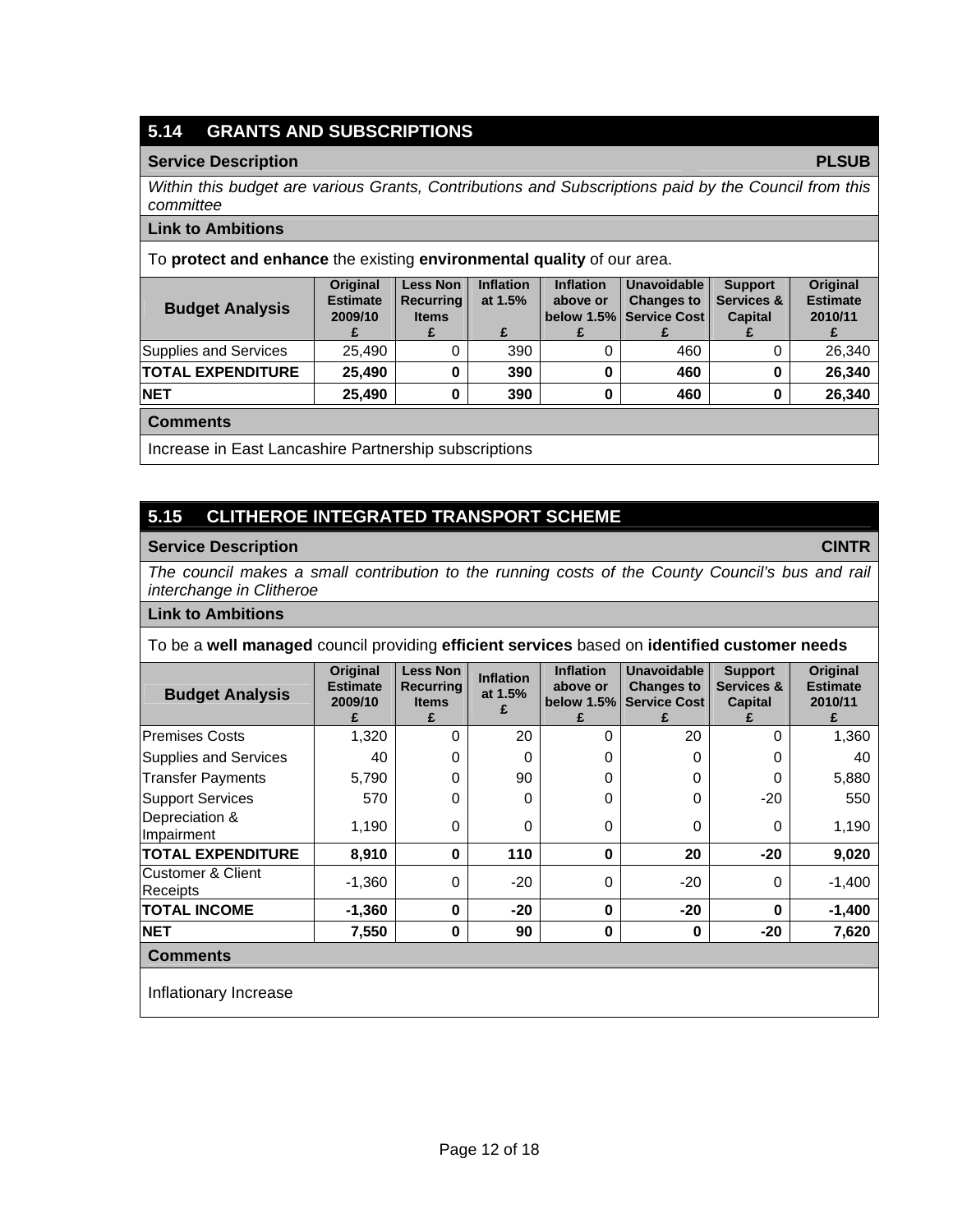# **5.16 TRANSPORTATION**

### **Service Description TRNSP**

*This budget head deals with strategic transport policy issues. Liaison on infrastructure planning including the Local Transport Forum, public transport matters and rail improvements* 

#### **Link to Ambitions**

To **protect and enhance** the existing **environmental quality** of our area.

| <b>Budget Analysis</b>   | <b>Original</b><br><b>Estimate</b><br>2009/10 | <b>Less Non</b><br><b>Recurring</b><br><b>Items</b> | <b>Inflation</b><br>at $1.5%$ | <b>Inflation</b><br>above or | <b>Unavoidable</b><br><b>Changes to</b><br>below 1.5% Service Cost | <b>Support</b><br>Services &<br><b>Capital</b> | <b>Original</b><br><b>Estimate</b><br>2010/11 |
|--------------------------|-----------------------------------------------|-----------------------------------------------------|-------------------------------|------------------------------|--------------------------------------------------------------------|------------------------------------------------|-----------------------------------------------|
| <b>Support Services</b>  | 1.160                                         |                                                     |                               |                              |                                                                    | $-1.160$                                       |                                               |
| <b>TOTAL EXPENDITURE</b> | 1.160                                         |                                                     |                               |                              |                                                                    | $-1.160$                                       |                                               |
| <b>NET</b>               | 1.160                                         |                                                     |                               |                              |                                                                    | $-1.160$                                       |                                               |
|                          |                                               |                                                     |                               |                              |                                                                    |                                                |                                               |

### **Comments**

Decrease in support costs from development department.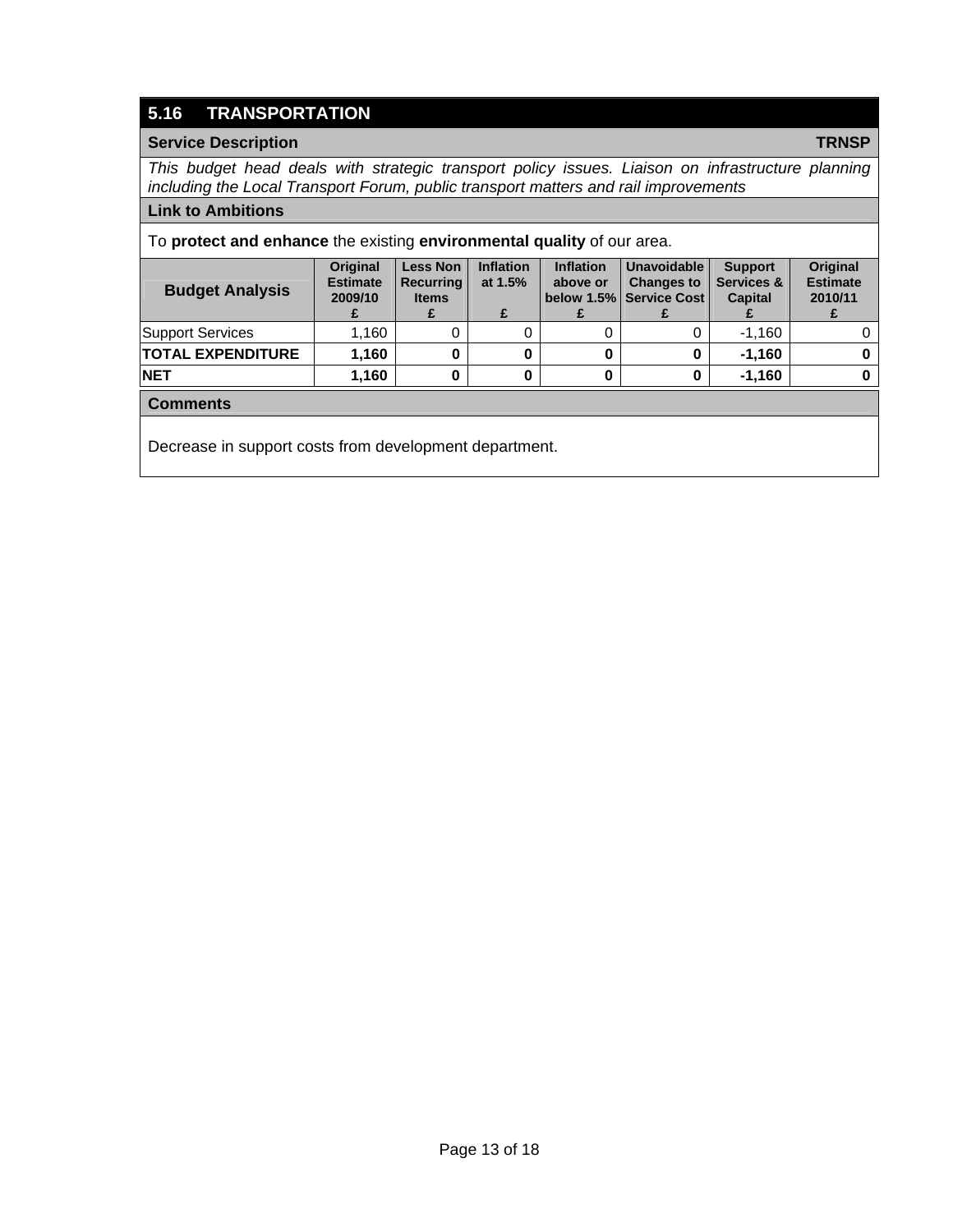### 5 SUMMARIES

5.1 The draft budget is summarised in two ways. One over the cost of the service (objective) provided by the committee. The other is over the type of expenditure and income (subjective).

## a) *Cost of Services Provided (Objective)*

|                       |                                              |                                             |                                                                                |                           | <b>BUDGET ANALYSIS</b>                             |                                                               |                                                |                                             |                                                          |                                                                                      | <b>LINK TO AMBITIONS</b>                                                                  |                                                                                                                |
|-----------------------|----------------------------------------------|---------------------------------------------|--------------------------------------------------------------------------------|---------------------------|----------------------------------------------------|---------------------------------------------------------------|------------------------------------------------|---------------------------------------------|----------------------------------------------------------|--------------------------------------------------------------------------------------|-------------------------------------------------------------------------------------------|----------------------------------------------------------------------------------------------------------------|
| Cost<br><b>Centre</b> | <b>Service Name</b>                          | Original<br><b>Estimate</b><br>2009/10<br>£ | Pay award<br><b>Adjustment</b><br>/ Less Non<br>Recurring<br><b>Items</b><br>£ | Inflation<br>at 1.5%<br>£ | <b>Inflation</b><br>above or<br>below<br>1.5%<br>£ | <b>Unavoidable</b><br>Increase in<br><b>Service Cost</b><br>£ | <b>Support</b><br>Services &<br><b>Capital</b> | Original<br><b>Estimate</b><br>2010/11<br>£ | To help make<br>people's lives<br>safer and<br>healthier | To protect and<br>enhance the<br>existing<br>environmental<br>quality of our<br>area | To match the<br>supply of<br>homes in our<br>area with the<br>identified<br>housing needs | To be a well<br>managed<br>council providing<br>efficient<br>services based<br>on identified<br>customer needs |
| <b>DEVDP</b>          | Development<br>Department                    | $-10,670$                                   | $-11,820$                                                                      | 19,910                    | $-270$                                             | 61,330                                                        | $-34,880$                                      | 23,600                                      |                                                          | $\checkmark$                                                                         |                                                                                           |                                                                                                                |
| <b>PLANG</b>          | Planning Control &<br>Enforcement            | 46,960                                      | 0                                                                              | 50                        | $-50$                                              | 20,570                                                        | 16,470                                         | 84,000                                      |                                                          | ✓                                                                                    |                                                                                           |                                                                                                                |
| <b>PLANP</b>          | <b>Planning Policy</b>                       | 125,620                                     | $\Omega$                                                                       | $-10$                     | 10                                                 | 60                                                            | 4,100                                          | 129,780                                     |                                                          | ✓                                                                                    |                                                                                           |                                                                                                                |
| <b>BCSAP</b>          | <b>Building Control SAP</b><br><b>Fees</b>   | $-580$                                      | $\Omega$                                                                       | $-40$                     | 70                                                 | 400                                                           | 0                                              | $-150$                                      | ✓                                                        |                                                                                      |                                                                                           |                                                                                                                |
| <b>BLDGC</b>          | <b>Building Control</b>                      | 102,130                                     | $\Omega$                                                                       | $-2,930$                  | 3,410                                              | 40,830                                                        | $-28,690$                                      | 114,750                                     | ✓                                                        |                                                                                      |                                                                                           |                                                                                                                |
| <b>AONBS</b>          | Area of Outstanding<br><b>Natural Beauty</b> | 15,010                                      | 0                                                                              | 110                       | $-60$                                              | $-310$                                                        | $-2,040$                                       | 12,710                                      |                                                          | ✓                                                                                    |                                                                                           |                                                                                                                |
| <b>COMMG</b>          | Community Groups                             | 20,890                                      | 0                                                                              | 90                        | $-90$                                              | 0                                                             | $-910$                                         | 19,980                                      | $\checkmark$                                             |                                                                                      |                                                                                           |                                                                                                                |
| <b>COUNT</b>          | Countryside<br>Management                    | 47,810                                      | $\Omega$                                                                       | 410                       | $-410$                                             | 0                                                             | 480                                            | 48,290                                      |                                                          | ✓                                                                                    |                                                                                           |                                                                                                                |
| <b>FPATH</b>          | Footpaths & Bridleways                       | 5,400                                       | 0                                                                              | $-30$                     | 30                                                 | $\Omega$                                                      | $-70$                                          | 5,330                                       |                                                          | ✓                                                                                    |                                                                                           |                                                                                                                |
| <b>HIGHH</b>          | <b>High Hedges</b>                           | 1,900                                       | $\Omega$                                                                       | 0                         | 0                                                  | $\Omega$                                                      | 10                                             | 1,910                                       |                                                          | ✓                                                                                    |                                                                                           |                                                                                                                |
| <b>CONSV</b>          | <b>Conservation Areas</b>                    | 11,830                                      | 0                                                                              | 0                         | U                                                  | 30                                                            | 160                                            | 12,020                                      |                                                          | ✓                                                                                    |                                                                                           |                                                                                                                |
| <b>ALBNM</b>          | <b>Albion Mill</b>                           | $-2,330$                                    | $\Omega$                                                                       | $-60$                     | 80                                                 | $-850$                                                        | 210                                            | $-2,950$                                    |                                                          |                                                                                      |                                                                                           | $\checkmark$                                                                                                   |
| <b>INDDV</b>          | Economic Development                         | 116,730                                     | 0                                                                              | 470                       | $-130$                                             | 0                                                             | $-740$                                         | 116,330                                     |                                                          |                                                                                      |                                                                                           | $\checkmark$                                                                                                   |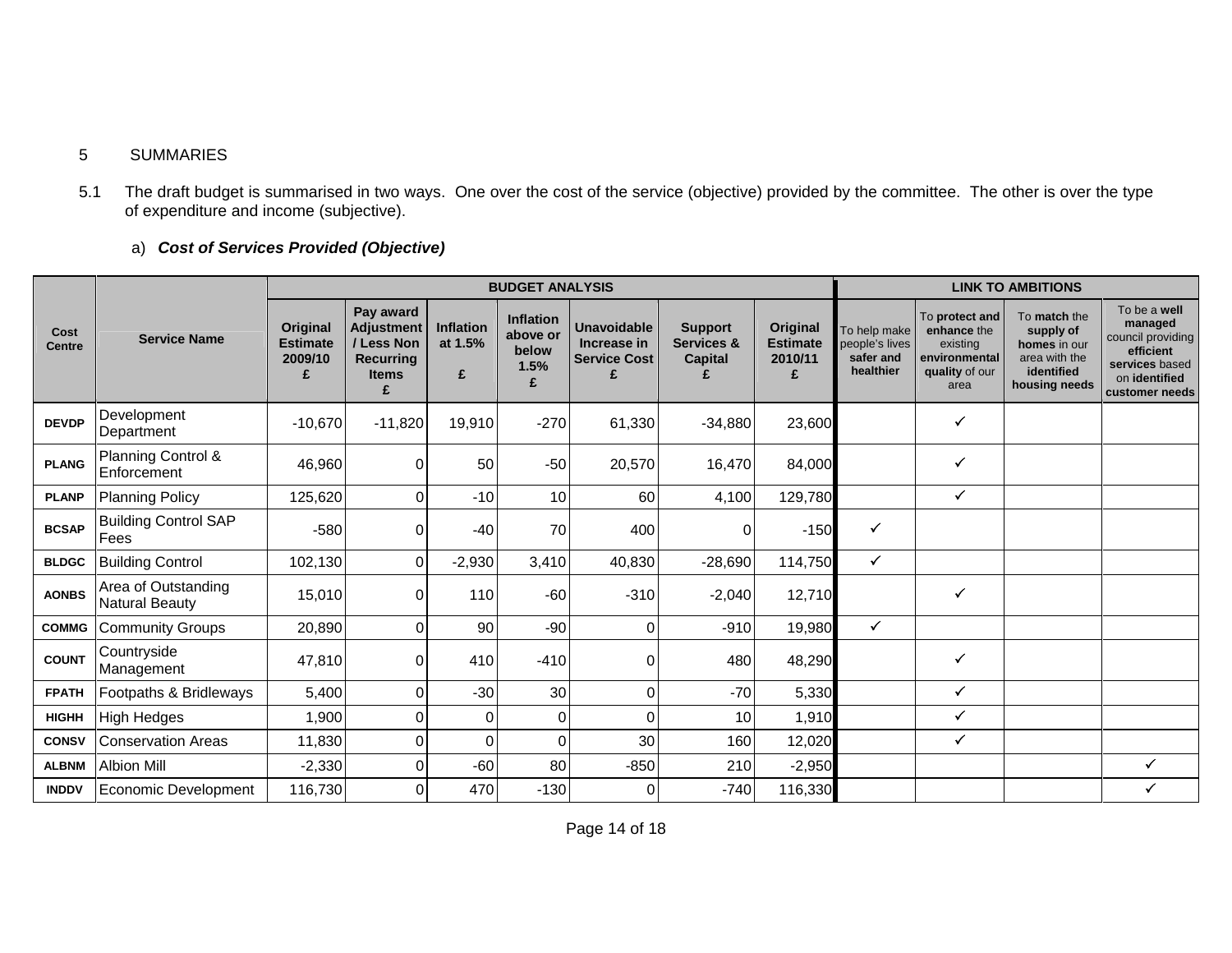|                       |                                          |                                        | <b>BUDGET ANALYSIS</b>                                                         |                                  |                                               |                                                          |                                                |                                        |                                                          | <b>LINK TO AMBITIONS</b>                                                                      |                                                                                           |                                                                                                                |
|-----------------------|------------------------------------------|----------------------------------------|--------------------------------------------------------------------------------|----------------------------------|-----------------------------------------------|----------------------------------------------------------|------------------------------------------------|----------------------------------------|----------------------------------------------------------|-----------------------------------------------------------------------------------------------|-------------------------------------------------------------------------------------------|----------------------------------------------------------------------------------------------------------------|
| Cost<br><b>Centre</b> | <b>Service Name</b>                      | Original<br><b>Estimate</b><br>2009/10 | Pay award<br><b>Adjustment</b><br>/ Less Non<br>Recurring<br><b>Items</b><br>£ | <b>Inflation</b><br>at 1.5%<br>£ | <b>Inflation</b><br>above or<br>below<br>1.5% | <b>Unavoidable</b><br>Increase in<br><b>Service Cost</b> | <b>Support</b><br>Services &<br><b>Capital</b> | Original<br><b>Estimate</b><br>2010/11 | To help make<br>people's lives<br>safer and<br>healthier | <b>To protect and</b><br>enhance the<br>existing<br>l environmental<br>quality of our<br>area | To match the<br>supply of<br>homes in our<br>area with the<br>identified<br>housing needs | To be a well<br>managed<br>council providing<br>efficient<br>services based<br>on identified<br>customer needs |
| <b>PLSUB</b>          | Grants and Subscriptions                 | 25,490                                 | 0                                                                              | 390                              |                                               | 460                                                      | $\overline{0}$                                 | 26,340                                 |                                                          |                                                                                               |                                                                                           |                                                                                                                |
| <b>CINTR</b>          | Clitheroe Integrated<br>Transport Scheme | 7,550                                  | 0                                                                              | 90                               |                                               |                                                          | $-20$                                          | 7,620                                  |                                                          |                                                                                               |                                                                                           |                                                                                                                |
| <b>TRNSP</b>          | Transportation                           | .160                                   |                                                                                |                                  |                                               |                                                          | $-1,160$                                       |                                        |                                                          |                                                                                               |                                                                                           |                                                                                                                |
|                       | <b>NET COST OF SERVICES</b>              | 514,900                                | $-11,820$                                                                      | 18,450                           | 2,590                                         | 122,520                                                  | $-47,080$                                      | 599,560                                |                                                          |                                                                                               |                                                                                           |                                                                                                                |

| <b>ITEMS ADDED TO/(TAKEN FROM) BALANCES AND RESERVES</b> |                                          |           |           |        |       |           |           |           |
|----------------------------------------------------------|------------------------------------------|-----------|-----------|--------|-------|-----------|-----------|-----------|
| <b>PLBAL</b><br>H234                                     | <b>Building Control Reserve</b><br>IFund | $-71,600$ | 0         | $-810$ | 330   | $-40.660$ | 24.890    | $-87,850$ |
|                                                          | <b>INET BALANCES &amp; RESERVES</b>      | $-71.600$ |           | $-810$ | 330   | $-40,660$ | 24,890    | $-87,850$ |
| <b>INET EXPENDITURE</b>                                  |                                          | 443,300   | $-11,820$ | 17,640 | 2,920 | 81,860    | $-22,190$ | 511,710   |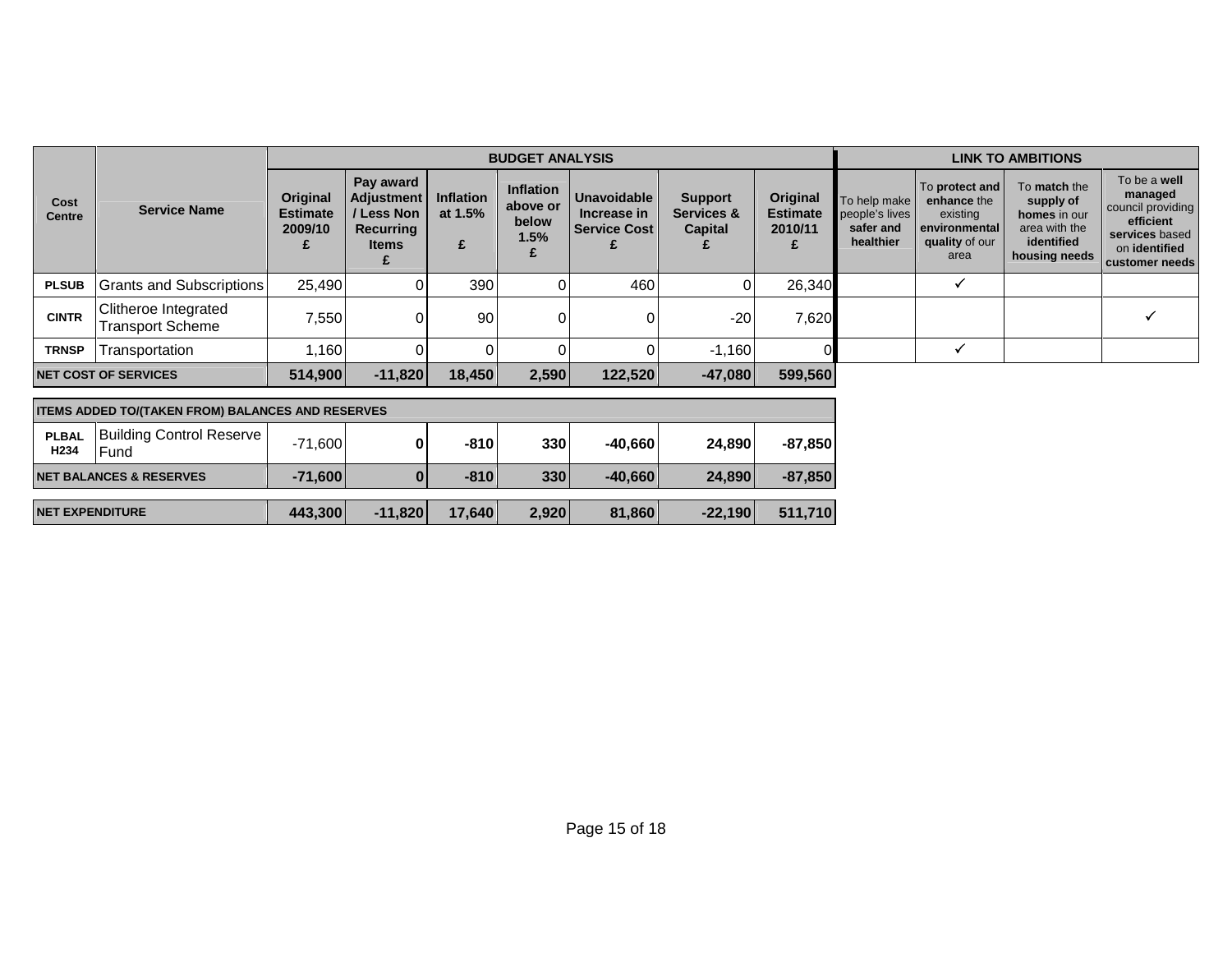|                                                     | <b>Original</b><br><b>Estimate</b><br>2009/10 | <b>Less Non</b><br><b>Recurring</b><br><b>Items</b> | <b>Inflation at</b><br>1.5%<br>£ | <b>Inflation</b><br>above or<br>below 1.5% | <b>Unavoidable</b><br>Increase in<br><b>Service Cost</b> | <b>Support</b><br>Services &<br><b>Capital</b><br>£ | Original<br><b>Estimate</b><br>2010/11 |
|-----------------------------------------------------|-----------------------------------------------|-----------------------------------------------------|----------------------------------|--------------------------------------------|----------------------------------------------------------|-----------------------------------------------------|----------------------------------------|
|                                                     | £                                             | £<br>$-11,820$                                      | 18,300                           | £<br>$-90$                                 | £<br>56,540                                              | $\Omega$                                            | £                                      |
| <b>Employee Costs</b>                               | 1,232,370                                     |                                                     |                                  |                                            |                                                          |                                                     | 1,295,300                              |
| <b>Premises Costs</b>                               | 52,530                                        | 0                                                   | 630                              | $-600$                                     | $-410$                                                   | $-6,540$                                            | 45,610                                 |
| <b>Transport Costs</b>                              | 56,920                                        | 0                                                   | 850                              | $-240$                                     | 670                                                      | 0                                                   | 58,200                                 |
| <b>Supplies and Services</b>                        | 192,740                                       | 0                                                   | 2,910                            | $-1,020$                                   | $-560$                                                   | 0                                                   | 194,070                                |
| <b>Third Party</b>                                  | 19,140                                        | $\Omega$                                            | 290                              | $-60$                                      | 90                                                       | 0                                                   | 19,460                                 |
| <b>Transfer Payments</b>                            | 11,890                                        | 0                                                   | 180                              | $-90$                                      | 0                                                        | 0                                                   | 11,980                                 |
| <b>Support Services</b>                             | 1,196,010                                     | 0                                                   | 0                                | 0                                          | 0                                                        | $-3,030$                                            | 1,192,980                              |
| Depreciation &<br>Impairment                        | 3,660                                         | $\mathbf 0$                                         | 0                                | 0                                          | 0                                                        | 0                                                   | 3,660                                  |
| <b>TOTAL EXPENDITURE</b>                            | 2,765,260                                     | $-11,820$                                           | 23,160                           | $-2,100$                                   | 56,330                                                   | $-9,570$                                            | 2,821,260                              |
| <b>Customer &amp; Client</b><br>Receipts            | $-672,710$                                    | 0                                                   | $-4,600$                         | 4,580                                      | 66,190                                                   | 0                                                   | 70,720                                 |
| Recharges to other<br><b>General Fund Services</b>  | $-1,570,150$                                  | $\mathbf 0$                                         | 0                                | 0                                          | 0                                                        | $-37,510$                                           | $-1,607,660$                           |
| Miscellaneous<br>Recharges                          | $-7,500$                                      | 0                                                   | $-110$                           | 110                                        | 0                                                        | 0                                                   | $-7,500$                               |
| <b>TOTAL INCOME</b>                                 | $-2,250,360$                                  | $\bf{0}$                                            | $-4,710$                         | 4,690                                      | 66,190                                                   | $-37,510$                                           | $-1,544,440$                           |
| <b>NET COST OF</b><br><b>SERVICES</b>               | 514,900                                       | $-11,820$                                           | 18,450                           | 2,590                                      | 122,520                                                  | $-47,080$                                           | 1,276,820                              |
| ITEMS ADDED TO/ (TAKEN FROM) BALANCES AND RESERVES  |                                               |                                                     |                                  |                                            |                                                          |                                                     |                                        |
| PLBAL/H234: Building<br><b>Control Reserve Fund</b> | $-71,600$                                     | $\mathbf 0$                                         | $-810$                           | 330                                        | $-40,660$                                                | 24,890                                              | $-87,850$                              |
| <b>NET BALANCES &amp;</b><br><b>RESERVES</b>        | $-71,600$                                     | $\bf{0}$                                            | $-810$                           | 330                                        | $-40,660$                                                | 24,890                                              | $-87,850$                              |
| <b>NET EXPENDITURE</b>                              | 443,300                                       | $-11,820$                                           | 17,640                           | 2,920                                      | 81,860                                                   | $-22,190$                                           | 511,710                                |

### 7 **SERVICE PLANS**

- 7.1 As you are aware the service plans for all our major services are in the process of being reviewed. As well as describing the service provided they also contain financial information that links to the budget process.
- 7.2 Service managers are asked, in producing their service plans, to:
	- $\div$  Identify the cost of the service.
	- ❖ Identify any savings or efficiencies
	- ❖ Identify any growth items.
	- $\div$  Identify any opportunities for maximising income.
- 7.3 For this Committee the following service plans are being reviewed:
	- Development Control
	- Forward Planning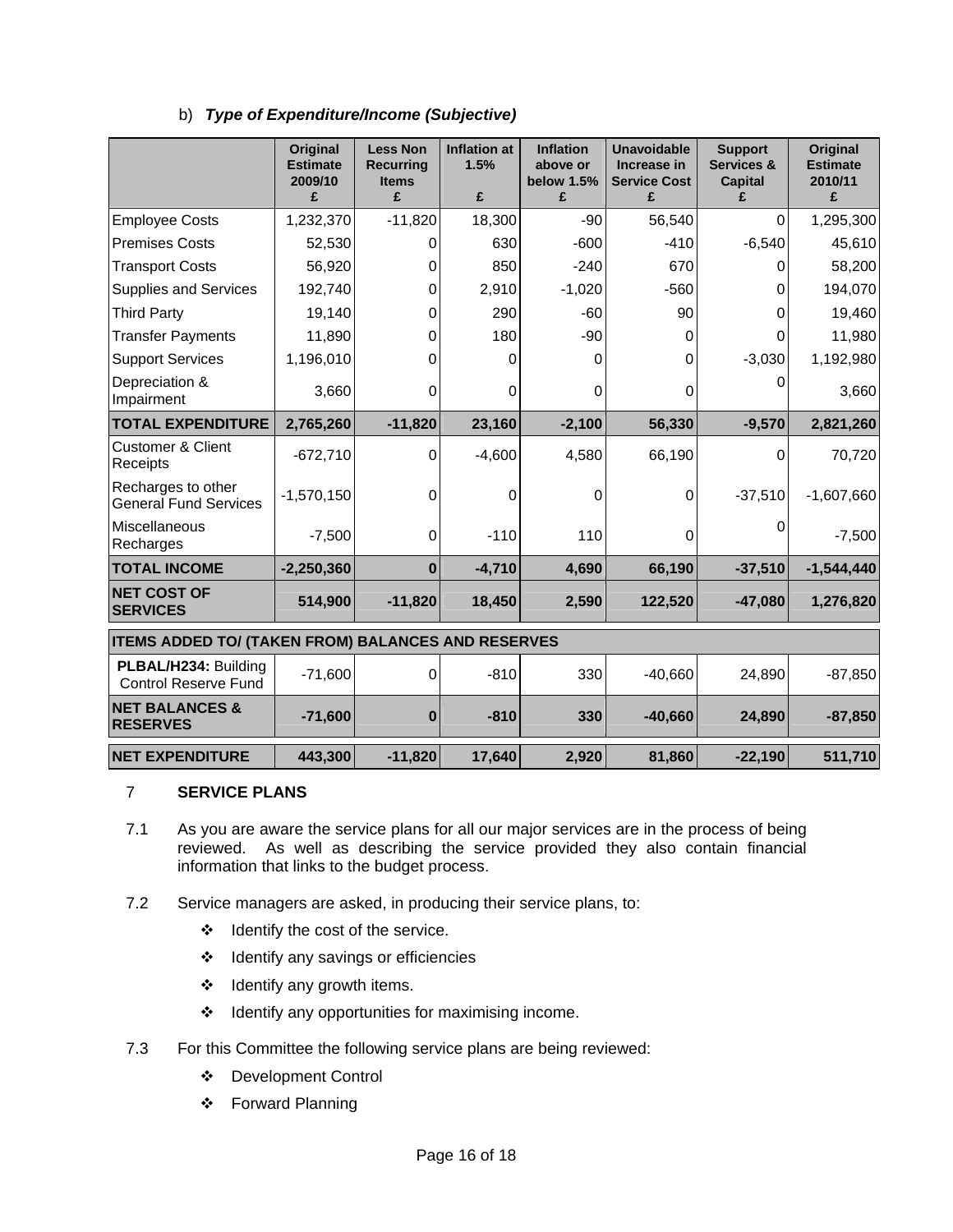- 7.4 As part of the service plan reviews, growth and savings are in the process of being identified. However, savings have been identified as part of other service reviews that have been undertaken throughout the year and there is an ongoing process to identify further potential savings.
- 7.5 All identified savings will be considered by the Budget Working Group and the Corporate Management Team in setting an affordable and balanced budget for 2010/11.
- 7.6 Furthermore, as members may be aware an establishment review has been initiated, with work ongoing. Progress on the review is being reported to the Budget Working Group.

### **8 FEES AND CHARGES**

- 8.1 A review has been undertaken of the fees and charges operated by this committee. Where possible this exercise included a comparison of charges to those operated by neighbouring authorities and where applicable the private sector. Additionally service managers have been asked to examine their services for any areas where charges are not currently made but where they may be applied.
- 8.2 Officers have endeavoured to provide an increase of at least 1.5% on income and the proposed fees and charges for 2010/11 for this committee are shown at annex 1.

#### 9 **RECOMMENDED THAT COMMITTEE**

- 9.1 Approve the revised revenue budget for 2009/10
- 9.2 Approve the proposed fees and charges as set out in Annex 1.
- 9.3 Agree the revenue budget for 2010/11 to submit to the next Policy and Finance Committee.

I FUOL HOLDEFTED

SENIOR ACCOUNTANT

PD1-10/TH/AC 4 January 2010